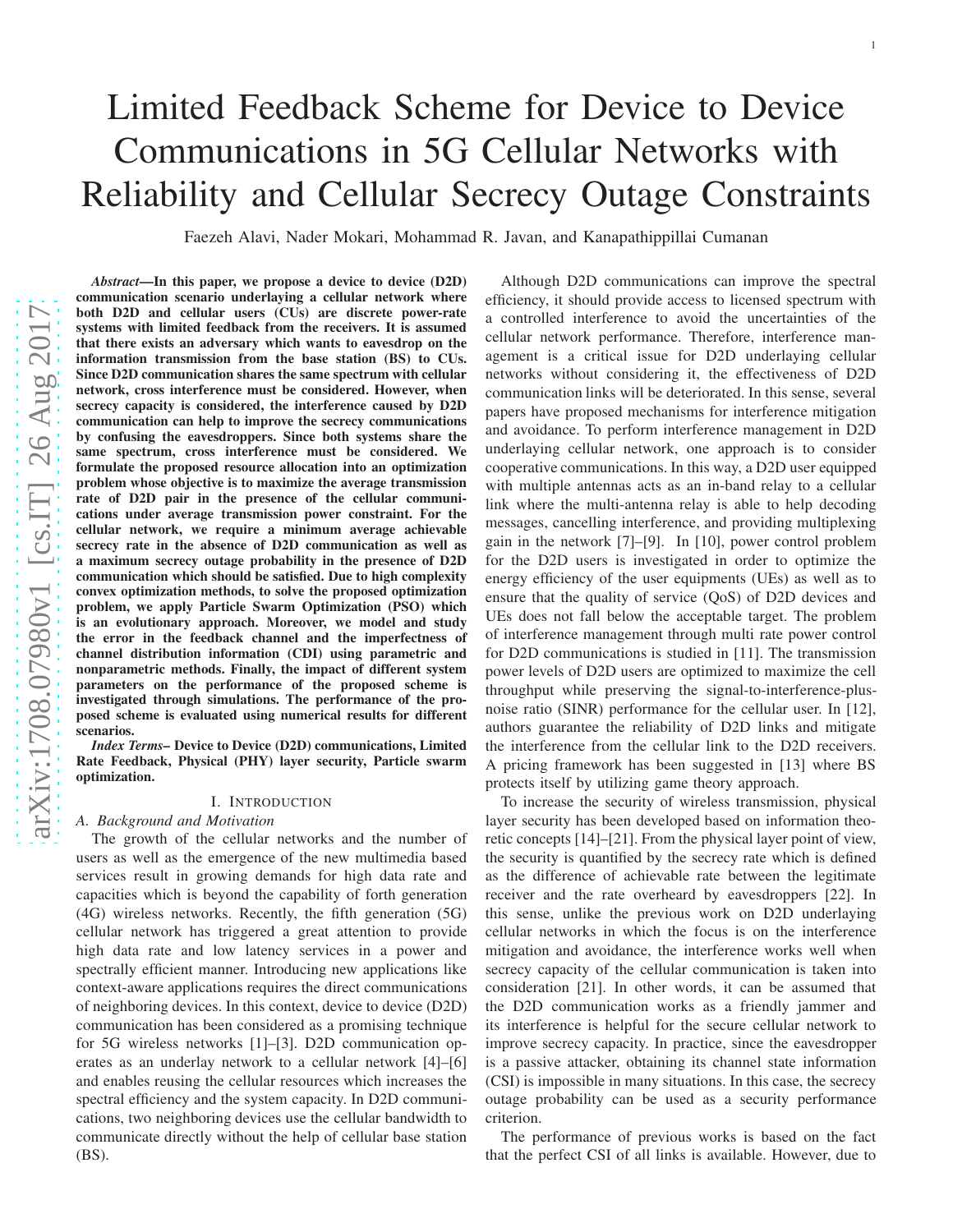the estimation errors and feedback delay, perfect CSI may not be available. In addition, the feedback channel has a limited capacity since transmitting unlimited feedback information between transmitters and receivers means passing a huge amount of bits for signaling. To tackle this issue, the limited feedback channel model can be employed. In the limited feedback channel, the space of channel gains is divided into a finite number of regions, and instead of channel gain values, the index of the fading region in which the actual channel gain lies is feedbacked [\[23\]](#page-12-0)–[\[25\]](#page-12-1). In [\[25\]](#page-12-1), the authors study the effect of the feedback information on the performance of the D2D underlaying cellular networks and develop user selection strategies based on limited feedback.

## *B. Contributions and Organization*

In this paper, we study D2D communications in the presence of the cellular communications while there exists a malicious user which wants to eavesdrop the information transmitted from the BS to CU. We assume that the legitimate transmitters do not have the perfect values of the channel power gains and the knowledge about their respective direct channel power gains is obtained via their dedicated limited rate feedback channel. In other words, we assume that the space of the channel gains is divided into a finite number of regions. Then given the actual value of the channel gains, the receiver determines the index of the region in which the channel gain lies and feedbacks the index of that region to the corresponding receiver. Note that, the cellular system is superior to D2D communication and D2D pair uses the spectrum of cellular networks in an opportunistic manner. The concurrent transmission of cellular network and D2D pair, if exists, degrades the performance of both systems due to the cross interference between these two systems. Therefore, in this paper, we consider the performance of the cellular system in both the presence and the absence of D2D communication. Precisely, we require that the average transmission rate of cellular user in the absence of the D2D communication should be above a predefined threshold while its performance in the presence of the D2D communication, in terms of outage probability, satisfies a predefined threshold. Our objective is to maximize the average achievable data rate of the D2D pair in the presence of the cellular communication while individual constraints on the average transmission power of the cellular BS and the D2D pair should be satisfied. Due to non-convexity and nonlinearity of the proposed problem, to find the optimal solution of the problem, we use particle swarm optimization (PSO) method which is an evolutionary algorithm [\[26\]](#page-12-2)–[\[30\]](#page-12-3). In reality, the feedback channels can be affected by the noise which makes the transmitter select an incorrect code word from the designed code book. Therefore, in this paper, we consider the effect of error in the feedback channel on the performance of the proposed scheme by incorporating such error into the problem formulation. We further study the effect of channel distribution information (CDI) imperfectness. Parametric and nonparametric methods are investigated in estimating the CDI of the channels. The contributions of this paper are as follows:

- We develop a mathematical model for the secure communication in D2D communication underlaying the cellular network in which the knowledge of transmitters about the CSIs is obtained via a limited rate feedback channel. In our model, we consider the cross interference between the cellular network and the D2D pair explicitly and formulate the resource allocation problem as an optimization framework.
- To solve this optimization problem and obtain its solutions which are the fading regions' boundaries and transmission power levels, we use PSO algorithm which is an evolutionary algorithm.
- We further consider the effect of the noise in the feedback channel and incorporate it into our optimization problem. In this case, the error in the feedback channel would lead the transmitters to choose the incorrect code-words. We formulate the corresponding optimization problem and solve it using the PSO approach.
- We also consider the effect of the CDI imperfectness in our proposed scheme. In this case, the CDI's parameters are not perfectly known and parametric and non-parametric approaches are used to estimate the CDI parameters.

Finally, the performance of the proposed scheme in different scenarios is investigated via simulations.

The paper is organized as follows. System model is described in Section [II.](#page-1-0) Limited rate feedback schemes are proposed in Section [III.](#page-3-0) The limited rate feedback resource allocation problem is formulated and solved in Section [IV.](#page-4-0) In Section [V,](#page-5-0) practical considerations, i.e., noisy feedback channel and CDI estimation error, are investigated. Simulation and numerical results are provided in Section [VI](#page-8-0) and finally conclusions are drawn in Section [VII.](#page-9-0)

## II. SYSTEM MODEL

<span id="page-1-0"></span>We consider a D2D communication scenario underlaying an existing cellular network. It is assumed the downlink transmission in the cellular network where the BS transmits information to a cellular user while at the same time; the existing D2D pair performs its own transmission on the same channel. Such a scenario can be interpreted as there are many cellular users in the network each of which is assigned to a channel over which the BS sends information to them. Assuming this assignment is performed based on some network parameters and is fixed, two cellular users exploit one of the available cellular channels to perform their information transmission directly. In this paper, we assume that this assignment is predefined. In addition to cellular user and D2D pair, we assume that there exists a malicious user which wants to eavesdrop on the information transmission of cellular network, i.e., from the BS to the CU. However, the malicious user does not eavesdrop on the D2D pair. Such assumption can be justified when the malicious user is not aware of the existence of D2D pair as such sharing can be performed opportunistically (i.e., D2D pair may or may not exist at any time) when the malicious user is not interested in D2D pair information, or when the D2D pair applies upper layer security measures, e.g., cryptography. In such case, the malicious user treats the signals from D2D pair as noise.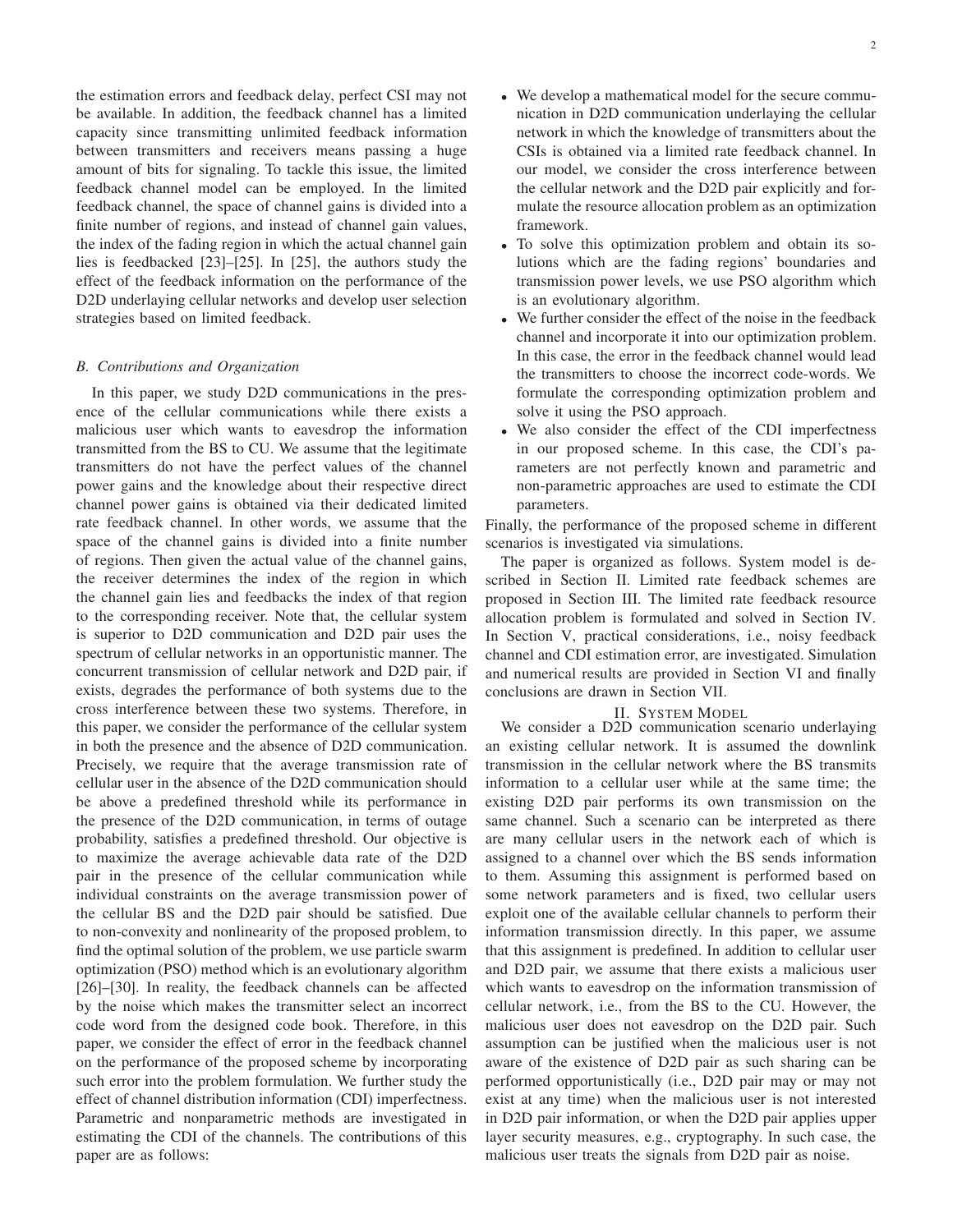

Fig. 1. A D2D communication underlaying an existing cellular network.

Let  $h^{BC}$ ,  $h^{BD}$ ,  $h^{DC}$ ,  $h^{BE}$ , and  $h^{DE}$  denote, respectively, the noise normalized channel power gain of the channel from BS to CU, from BS to the receiver of D2D pair (RD2D), from the transmitter of D2D pair (TD2D) to RD2D, from TD2D to CU, from BS to the eavesdropper, and from the TD2D to the eavesdropper. We assume that all channels undergo independent block fading with Rayleigh distribution meaning that the channel power gains, i.e.,  $h^{BC}$ ,  $h^{BD}$ ,  $h^{DD}$ ,  $h^{DC}$ ,  $h^{BE}$ , and  $h^{DE}$ , are exponentially distributed with the mean of  $\bar{h}^{BC}$ ,  $\bar{h}^{\text{BD}}, \bar{h}^{\text{DD}}, \bar{h}^{\text{DC}}, \bar{h}^{\text{BE}},$  and  $\bar{h}^{\text{DE}},$  respectively.

In this paper, we assume that the eavesdropper has complete knowledge about the instantaneous channel power gains and the CDI of the channels from BS to CU and from BS to itself. We further assume that the legitimate receivers, i.e., the cellular user and the RD2D, know the CDI of all channels and only the instantaneous channel power gains of their respective channels. We assume that, the legitimate transmitters do not have perfect values of channel power gains and the knowledge of legitimate transmitters about their respective direct channel power gains is obtained via their respective limited rate feedback channels. In this case, the space of  $h^{BC}$  is divided into a finite number of M regions, i.e.,  $[0, \tilde{h}^{BC}(1)), [\tilde{h}^{BC}(1), \tilde{h}^{BC}(2)), \cdots, [\tilde{h}^{BC}(M-1), \tilde{h}^{BC}(M))$ where  $\tilde{h}^{BC}(M) = \infty$ . Similarly, for D2D pair, the space of  $h^{\text{DD}}$  is divided into a finite number of N regions, i.e.,  $[0, \bar{h}^{DD}(1)), \; [\bar{h}^{DD}(1), \bar{h}^{DD}(2)), \; \cdots, \; [\bar{h}^{DD}(N-1), \bar{h}^{DD}(N)]$ where  $h^{\text{DD}}(N) = \infty$ . The receiver, i.e., CU, measures the channel power gain  $h^{BC}$  and feedbacks the index m if  $h^{BC}$ lies in the region  $[h^{BC}(m), h^{BC}(m+1))$ . Similarly, RD2D measures the channel power gain  $h^{\text{DD}}$  and feedbacks the index *n* if  $h^{\text{DD}}$  lies in the region  $\left(\tilde{h}^{\text{DD}}(n), \tilde{h}^{\text{DD}}(n+1)\right)$ . In this paper, we assume that the feedback links are confidential. This means that, the feedbacked index of the cellular network could not be overheard by D2D pair and that of D2D pair could not be overheard by the cellular network. In this case, the powerrate tuples will depend only on the corresponding feedbacked index, i.e., we have  $(p^{BC}(m), r^{BC}(m), r^{BC}(m))$  for cellular communication which are the transmit power, the transmission rate and the secrecy rate at which BS transmits information to CU, respectively. Moreover, we consider  $(p^{DD}(n), r^{DD}(n))$ for D2D communications which are the transmit power and the transmission rate at which TD2D transmits information to RD2D, respectively.

In fact, the proposed schemes operate in two phases. In the first phase (off-line phase), several parameters that are later used for resource allocation are computed. It is done before the communication established and based on the CDIs of the network's links the optimum boundary regions and code-books are designed by the base station. At the end of this phase, all code-words are informed to users by BS. However, the channel partitioning structure is kept at the CU. In the second phase (on-line phase) that is employed during communication, the transmitters use the parameters obtained in off-line phase. In fact, in the on-line phase, the CU and D2D receiver measure the related CSIs and based on them find the related channel partition and boundary region. Then, they transmit back the index to the base station and D2D transmitter in order to select the corresponding code-word from the obtained code-book. Note that the code-book, which contains a set of code-words, is designed off-line and known by each node. The computational burden takes place during the initialization (off-line) phase and requires a negligible burden during the transmission (online) phase and it is certainly desirable from an implementation perspective [\[30\]](#page-12-3)–[\[32\]](#page-12-4). In this paper, we consider that there is a central processing unit and some assignments are performed in this step. Then, the network uses the information prepared in the central processing [\[33\]](#page-12-5)–[\[35\]](#page-12-6).

For the resource allocation, two approaches could be adopted. One is to consider the problem of pairing the D2D and cellular links as well as the designing limited feedback scheme jointly. In this way, the outcome of the resource allocation problem is which D2D link is paired with which cellular link as well as code-books (power allocation and boundary regions). However, this approach is much complex and would be computationally prohibitive. Another approach which could lower the complexity of the scheme is to consider the pairing problem and limited rate feedback design separately. In this case, one first solves the problem of pairing D2D and cellular link. Then, given this pairing result, the problem of designing a limited rate feedback scheme could be formulated and solved. In this paper, we assumed the second approach and assumed that the D2D and cellular links are paired and the pairing result is available based on which we design the limited rate feedback scheme. The pairing process could be performed based on network parameters as well some degrees of the required QoS level. For example, one could formulate a problem in which the aim is to pair the D2D and cellular links based on the average channel gains instead of instantaneous or long term channel considerations. Several authors have studied the problem of pairing D2D links with CUs for spectrum sharing and focus on the selection of the D2D link and CUs as a pair for better performance [\[36\]](#page-12-7)–[\[38\]](#page-12-8). However, in our paper, we present the resource allocation in D2D underlaying cellular network and focus on devising a limited rate feedback model as well as power allocation problem encompassing different performance metrics. In this way, first, the D2D link and cellular communication link are scheduled based on the mean of channel power gain. In the next step, the resource allocation can be obtained based on the proposed scheme in this paper. To obtain the best optimum solution, they should be solved at the same time; however, it causes a high computational complexity. To reduce the complexity, they can be considered separately at the cost of a slight performance loss. However,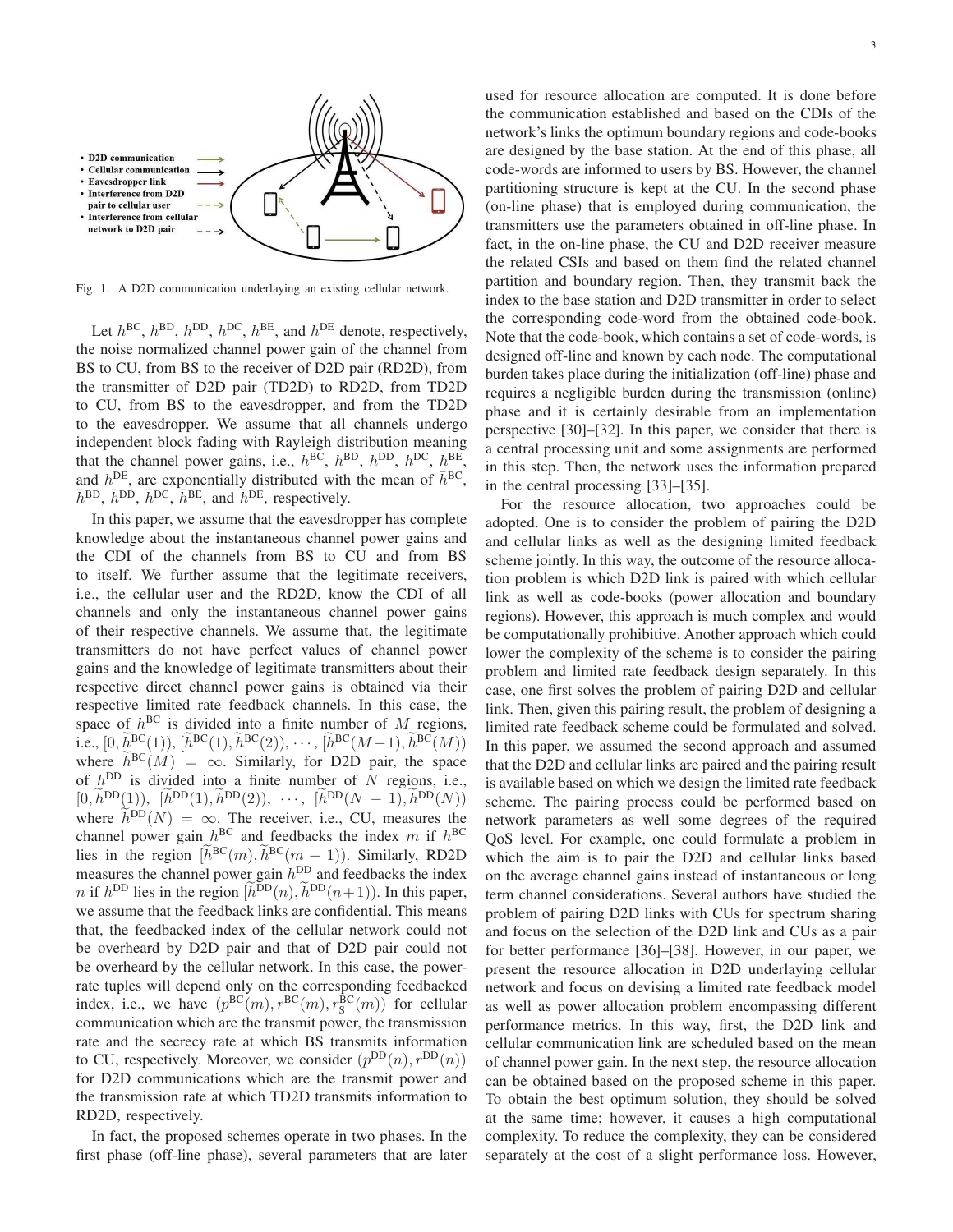4

<span id="page-3-0"></span>we can extend this approach for solving the problem at the same time as future works.

# III. LIMITED RATE FEEDBACK SCHEMES

## *A. Capacity of Links*

When the feedback links are confidential, the feedbacked indices cannot be heard by any party other than the eavesdropper. In this case, we assume that, the cellular network quantizes the main channel power gain, i.e.,  $h^{BC}$ , independent of the index feedbacked by the RD2D. Knowing that the index m is feedbacked by CU, from the designed code book  $C^{BC}$ , BS chooses transmit power level  $p^{BC}(m)$  to send its information. In other word, it chooses the tuple  $(p^{BC}(m), r^{BC}(m), r^{BC}_S(m))$ where  $r^{BC}(m) = \log(1 + h^{BC}(m)p^{BC}(m))$  is the transmission rate over BS to CU. In this case, in the absence of D2D transmission, the capacity of the link between BS and CU and its corresponding secrecy capacity are, respectively, given by

<span id="page-3-4"></span>
$$
C^{C}(m) = \log(1 + h^{BC} p^{BC}(m)), \qquad (1)
$$

$$
C_{\rm S}^{\rm C}(m) = \left[ \log(1 + h^{\rm BC} p^{\rm BC}(m)) - \log(1 + h^{\rm BE} p^{\rm BC}(m)) \right]_+^+, \tag{2}
$$

while knowing indices n, the D2D pair chooses transmit power level  $p^{DD}(n)$  to send its information. In other word, the D2D pair has chosen  $(p^{DD}(n), r^{DD}(n))$  for concurrent transmission with cellular network and the capacity of the link between BS and CU and its corresponding secrecy capacity are, respectively, given by

<span id="page-3-1"></span>
$$
\hat{C}^{\mathbf{C}}(m,n) = \log(1 + \hat{h}^{\mathbf{B}\mathbf{C}} p^{\mathbf{B}\mathbf{C}}(m)),\tag{3}
$$

$$
\hat{C}_{\mathcal{S}}^{\mathcal{C}}(m,n) = \left[ \log(1 + \hat{h}^{\mathcal{B}\mathcal{C}} p^{\mathcal{B}\mathcal{C}}(m)) - \log(1 + \hat{h}^{\mathcal{B}\mathcal{E}} p^{\mathcal{B}\mathcal{C}}(m)) \right]_{\mathcal{A}}^+,
$$

where  $\hat{h}^{BC} = \frac{h^{BC}}{1 + h^{DC}n^{DD}(n)}$  and  $\hat{h}^{BE} = \frac{h^{BE}}{1 + h^{DE}n^{DD}(n)}$  are the  $\frac{h^{\text{BC}}}{1+h^{\text{DC}}p^{\text{DD}}(n)}$  and  $\hat{h}^{\text{BE}} = \frac{h^{\text{BE}}}{1+h^{\text{DE}}p^{\text{BE}}}$  $\frac{h^{\text{DL}}}{1+h^{\text{DE}}p^{\text{DD}}(n)}$  are the effective channel gains between BS and CU and between BS and eavesdropper, respectively. Note that, the transmission capacity in [\(3\)](#page-3-1) and the secrecy capacity in [\(4\)](#page-3-2) can be achieved only if we have full knowledge of CSIs, i.e., the perfect values of  $\hat{h}^{\text{BC}}$  and  $\hat{h}^{\text{BE}}$ .

On the other hand, given that the index  $n$  is feedbacked by RD2D, from the designed code book  $C^{DD}$ , TD2D chooses the tuple  $(p^{DD}(n), r^{DD}(n))$  where  $r^{DD}(n) = \log(1 +$  $\tilde{h}^{DD}(n)p^{DD}(n)$ ). In this case, in the absence of cellular transmission, the capacity of D2D link is given by

<span id="page-3-6"></span>
$$
C^{D}(n) = \log(1 + h^{DD}p^{DD}(n)),
$$
\n(5)

while given that BS has chosen the tuple  $(p^{BC}(m), r^{BC}(m), r^{BC}(m))$  for concurrent transmission with D2D pair, the capacity of the D2D link is given by

<span id="page-3-3"></span>
$$
\hat{C}^{\text{D}}(m,n) = \log(1 + \hat{h}^{\text{DD}} p^{\text{DD}}(n)),\tag{6}
$$

where  $\hat{h}^{\text{DD}} = \frac{h^{\text{DD}}}{1 + h^{\text{BD}} n^{\text{BD}}}$  $\frac{h^{BD}}{1+h^{BD}p^{BC}(m)}$  is the effective channel gain between TD2D and RD2D. The perfect value of  $\hat{h}^{DD}$  is needed to achieve the transmission capacity in [\(6\)](#page-3-3). *B. Outage Events*

In our model, there are two types of outage, namely reliability outage which corresponds to the case where the transmission rate exceeds the channel capacity and secrecy outage whose definition depends on the availability of CSI at the transmitter. More precisely, consider the case where CU feedbacks the index  $m$ , i.e., BS chooses the tuple  $(p^{BC}(m), r^{BC}(m), r^{BC}(m))$ . In the absence of D2D transmission, reliability outage for cellular communication occurs if  $r^{BC}(m) > C^{C}(m)$  where  $C^{C}(m)$  is given by [\(1\)](#page-3-4). This event corresponds to the case where  $\bar{h}^{\text{BC}}(m) > h^{\text{BC}}$  which never occurs. In addition, the secrecy outage occurs if  $r_S^{BC}(m) >$  $C_{\rm S}^{\rm C}(m)$  where  $C_{\rm S}^{\rm C}(m)$  is given by [\(2\)](#page-3-5). In this paper, however, we are interested in the outage event in the presence of D2D pair communication. In this case, reliability outage for cellular communication occurs if  $r^{BC}(m) > \hat{C}^{C}(m,n)$  where  $\hat{C}^{\text{C}}(m, n)$  is given by [\(3\)](#page-3-1). This event corresponds to the case where  $\tilde{h}^{\text{BC}}(m) > \hat{h}^{\text{BC}}$  which is possible. However, as we assume that only the knowledge of direct channels is available, the secrecy outage does not correspond to the event  $r_S^{BC}(m)$  >  $\hat{C}_{\rm S}^{\rm C}(m,n)$  where  $\hat{C}_{\rm S}^{\rm C}(m,n)$  is given by [\(4\)](#page-3-2). Note that, given that the indices  $m$  and  $n$  are feedbacked, the transmission rate is fixed to  $r^{\text{BC}}(m) = \log(1 + h^{\text{BC}}(m)p^{\text{BC}}(m))$ . In this case, any secrecy rate given by  $r_S^{\text{BC}}(m) \leq \left(r^{\text{BC}}(m) - r^e(m)\right)$  is achievable where  $r^{e}(m)$  is the maximum allowable equivocation rate of the eavesdropper. Now, assume for the feedbacked index m, the secrecy rate is fixed to  $r_S^{BC}(m)$  and hence we have  $r^e(m) = \left(r^{BC}(m) - r_S^{BC}(m)\right)$ . Therefore, the secrecy outage occurs if the instantaneous capacity of the eavesdropper exceeds the value of  $r^{e}(m)$ , i.e., we have  $\hat{C}^{BE}(m,n)$  =  $\log(1 + \hat{h}^{BE}p^{BC}(m)) > r^{e}(m)$  where the dependence of the value of  $\hat{C}^{BE}(m, n)$  on the feedbacked index n is through  $\hat{h}^{\text{BE}} = \frac{h^{\text{BE}}}{1 + h^{\text{DE}} n!}$  $\frac{h^{22}}{1+h^{DE}p^{DD}(n)}$ . Therefore, given that D2D pair chooses  $(p^{DD}(n), r^{DD}(n))$ , the outage probability for cellular communication using tuple  $(p^{BC}(m), r^{BC}(m), r^{BC}(m))$  is given by

<span id="page-3-2"></span>
$$
P_{p^{\text{BC}}(m),r^{\text{BC}}(m),r^{\text{BC}}_s(m),p^{\text{DD}}(n),r^{\text{DD}}(n)}^{\text{out}} =
$$
  
1 - P\_{p^{\text{BCC}}(m),r^{\text{BC}}(m),r^{\text{BC}}\_s(m),p^{\text{DD}}(n),r^{\text{DD}}(n)}, (7)

where

<span id="page-3-9"></span><span id="page-3-8"></span><span id="page-3-5"></span>outage

$$
P_{p^{\text{BC}}(m),r^{\text{BC}}(m),r^{\text{BC}}(m),p^{\text{DD}}(n),r^{\text{DD}}(n)}^{\text{success}} =
$$
  
Pr $\left(r^{\text{BC}}(m) \leq \hat{C}^{\text{C}}(m,n), \hat{C}^{\text{BE}}(m,n) \leq r^{\text{BC}}(m) - r^{\text{BC}}_{\text{S}}(m)\right),$   
(8)

and we assumed that  $h^{BC} \in [h^{BC}(m), h^{BC}(m+1))$  and  $h^{DD} \in$  $[h^{DD}(n), h^{DD}(n+1)].$ 

Using the above explanations and defining  $\mathcal{R}_m^{\text{BC}} =$  $[\tilde{h}_m^{\text{BC}}, \tilde{h}_{m+1}^{\text{BC}}]$  and  $\mathcal{R}_n^{\text{DD}} = [\tilde{h}_n^{\text{DD}}, \tilde{h}_{n+1}^{\text{DD}}]$ , the outage probability for cellular communication when it uses the tuple  $(p^{BC}(m), r^{BC}(m), r^{BC}(m))$  is given by

<span id="page-3-10"></span>
$$
P_{p^{\text{BC}}(m),r^{\text{BC}}(m),r^{\text{BC}}_S(m)}^{\text{outage}} =\n\sum_{n=1}^{N-1} \Pr\left(h^{\text{DD}} \in \mathcal{R}_n^{\text{DD}}\right) P_{p^{\text{BC}}(m),r^{\text{BC}}(m),r^{\text{BC}}(m),r^{\text{BD}}(n),r^{\text{DD}}(n)},
$$
\n(9)

and the outage probability of cellular link code book, i.e.,  $C^{BC}$ , is given by

<span id="page-3-7"></span>
$$
P_{\mathcal{C}^{\text{BC}}}^{\text{outage}} = \sum_{m=1}^{M-1} \Pr\left(h^{\text{BC}} \in \mathcal{R}_m^{\text{BC}}\right) P_{p^{\text{BC}}(m), r^{\text{BC}}(m), r^{\text{BC}}_S(m)}. (10)
$$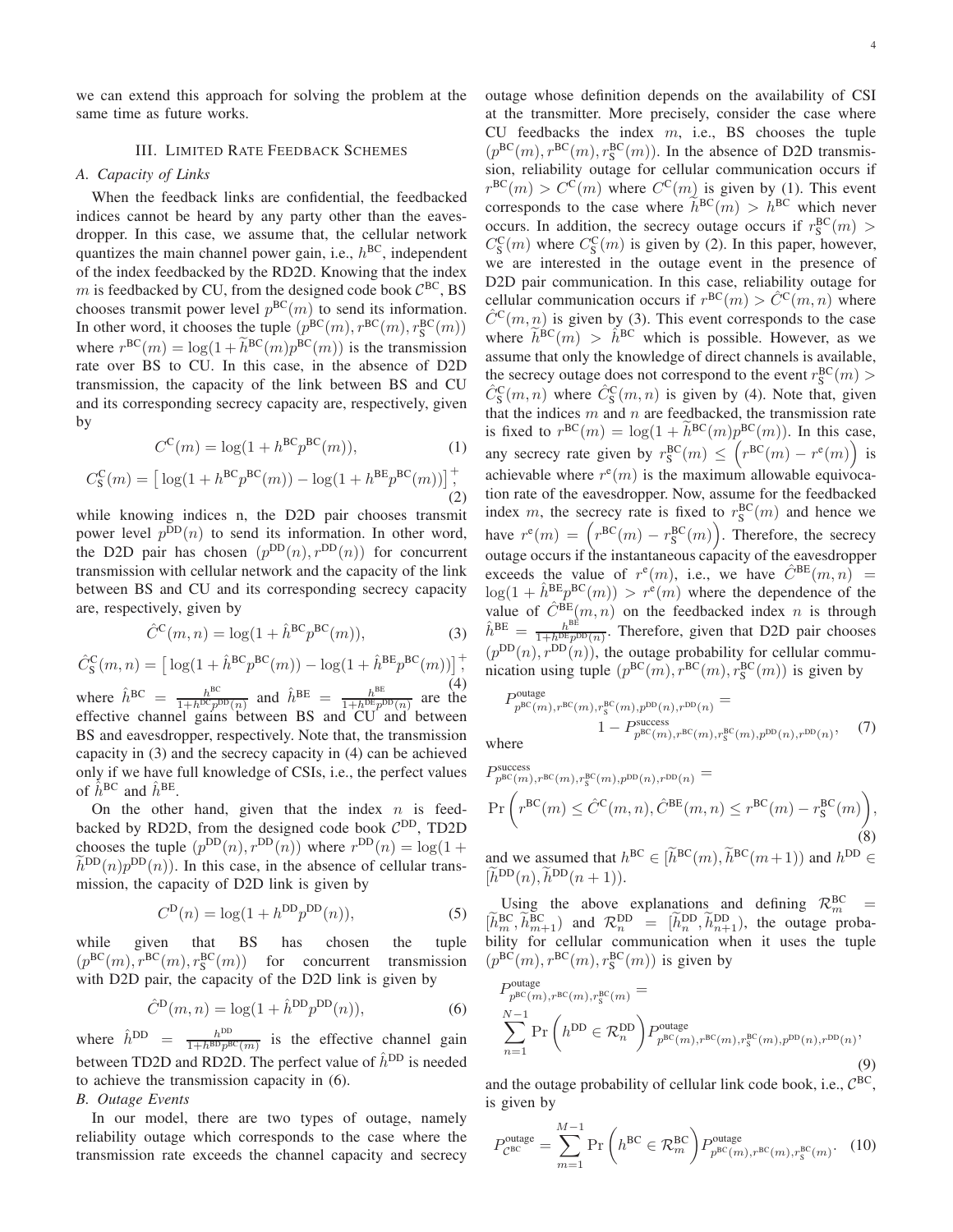Details on obtaining the above probabilities are deferred to Appendix [A.](#page-9-1)

Similarly, for the D2D pair, assume that the transmitter chooses the pair  $(p^{DD}(n), r^{DD}(n))$ . In the absence of cellular transmission, reliability outage occurs if  $r^{DD}(n) > C^D(n)$ where  $C^{D}(m)$  is given by [\(5\)](#page-3-6). This event corresponds to the case where  $\hat{h}^{DD}(n) > h^{DD}$  which never occurs. On the other hand, in the presence of cellular communication, reliability outage for D2D communication occurs if  $r^{\text{DD}}(n) > \hat{C}^{\text{D}}(m, n)$ where  $\hat{C}^{\text{D}}(m, n)$  is given by [\(6\)](#page-3-3). This event corresponds to the case where  $\tilde{h}^{DD}(n) > \hat{h}^{DD}$  which is possible. Note that, as we assumed the malicious user is not interested in D2D communication, only reliable transmission is considered for D2D pair and no secrecy rate is defined.

# *C. Transmit Powers and Achievable Rates*

As we assumed, the transmitters only know the region number in which the channel power gains of direct channels lay. This means that it is impossible to know the value of effective channel gains when a concurrent transmission is running. Therefore, for cellular network the value of direct channel gain, i.e.,  $h^{BC}$ , and for D2D pair, the value of  $h^{DD}$  are quantized. Given that  $h^{BC}$  lies in the region  $\mathcal{R}_m^{BC}$ , BS chooses tuple  $(p^{BC}(m), r^{BC}(m), r^{BC}(m))$ . Note that, regardless of the channel power gains of other links, i.e.,  $h^{\text{BD}}$ ,  $h^{\text{DD}}$ ,  $h^{\text{DC}}$ ,  $h^{\text{BE}}$ , and  $h^{DE}$ , BS transmits with power level  $p^{BC}(m)$ . Therefore, in this case, the average transmission power of BS only depends on  $h^{\text{BC}}$  and is given by

<span id="page-4-3"></span>
$$
\bar{P}^{\mathcal{C}} = \sum_{m=1}^{M-1} \Pr\left(h^{\mathcal{BC}} \in \mathcal{R}_m^{\mathcal{BC}}\right) p^{\mathcal{BC}}(m),\tag{11}
$$

which is the same for both cases where D2D pair is not transmitting or concurrently transmits information. Similarly, given that  $h^{\text{DD}}$  lies in the region  $\mathcal{R}_n^{\text{DD}}$ , TD2D chooses the pair  $(p^{DD}(n), r^{DD}(n))$ . As we assumed that the feedback link of cellular network is confidential, the transmission power of D2D pair, i.e.,  $p^{DD}(n)$ , only depends on  $h^{DD}$ . Therefore, in this case, the average transmission power of D2D pair is given by

<span id="page-4-4"></span>
$$
\bar{P}^{\mathcal{D}} = \sum_{n=1}^{N-1} \Pr\left(h^{\mathcal{D}\mathcal{D}} \in \mathcal{R}_n^{\mathcal{D}\mathcal{D}}\right) p^{\mathcal{D}\mathcal{D}}(n),\tag{12}
$$

which does not depend on whether BS is transmitting concurrently or not.

In addition, for cellular communication, the transmission is assumed successful if no outage occurs, i.e., we have both the reliable and secure communications. We define the average achievable secrecy rate for cellular communication as the adopted secrecy rate, i.e.,  $r_S^{BC}(m)$ , times the probability of success, i.e., no outage occurs, summed over all regions. When the D2D pair is absent, the average achievable secrecy rate is given by

<span id="page-4-1"></span>
$$
\bar{R}_{\mathcal{S}}^{\mathcal{C}} = \sum_{m=1}^{M-1} \Pr\left(h^{\mathcal{BC}} \in \mathcal{R}_{m}^{\mathcal{BC}}, r_{\mathcal{S}}^{\mathcal{BC}}(m) \le C_{\mathcal{S}}^{\mathcal{C}}(m)\right) r_{\mathcal{S}}^{\mathcal{BC}}(m), (13)
$$

where  $C_S^{\text{C}}(m)$  is given by [\(2\)](#page-3-5). Note that, it is not required to include the term  $r^{BC}(m) \leq C^{C}(m)$  in [\(13\)](#page-4-1) because it is always satisfied. Please refer to Appendix [B](#page-10-0) for more details on obtaining the probability terms in [\(13\)](#page-4-1).

Since, we need only reliable transmission for D2D communication, the average achievable rate of D2D pair is defined

as the adopted data rate. i.e.,  $r^{DD}(n)$ , times the probability of succeed, i.e., no outage occurs, summed over all region. The average transmission rate which is achievable by D2D pair in the presence of cellular communication is given by

$$
\bar{R}^{\text{D}} = \sum_{m=1}^{M-1} \sum_{n=1}^{N-1}
$$
\n
$$
\Pr\left(h^{\text{BC}} \in \mathcal{R}_m^{\text{BC}}, h^{\text{DD}} \in \mathcal{R}_n^{\text{DD}}, r^{\text{DD}}(n) \leq \hat{C}^{\text{D}}(m, n)\right) r^{\text{DD}}(n),
$$
\nwhere  $\hat{C}^{\text{D}}(m, n)$  is given by (6). Details on obtaining proba-

bility terms in [\(14\)](#page-4-2) can be found in Appendix [C.](#page-11-13)

## <span id="page-4-2"></span><span id="page-4-0"></span>IV. LIMITED RATE FEEDBACK RESOURCE ALLOCATION PROBLEM

#### *A. Problem Formulation*

In this paper, we assume that D2D pair opportunistically uses the cellular network resources to maximize its average transmission rate. Note that, generally, D2D communication is underlay to cellular communication which means the later one is superior and should be protected against the side effects of concurrent transmission of D2D pair. There are several approaches to achieve this. One approach is to limit the amount of interference that D2D pair produces on the cellular receiver. Such approach can be seen exactly the same as the notion of interference temperature in cognitive radio networks [\[13\]](#page-11-9). However, note that this approach is effective when it is used in its instantaneous form (i.e., the exact amount of interference D2D pair produces) and not the averaged one (i.e., the average amount of interference D2D pair produces). However, since we only know the direct channel power gains using limited rate feedback, applying instantaneous interference constraint is not possible. Another approach is to maintain the average achievable rate of the cellular link above a predefined threshold [\[10\]](#page-11-6), [\[11\]](#page-11-7). Moreover, the reliability of the cellular network is much of our concern, particularly, in the case that the resource is shared with D2D links. To this end, outage based approach is the next approach in which the outage probability for cellular communication is kept below a predefined threshold [\[11\]](#page-11-7), [\[12\]](#page-11-8).

In this paper, we combine the last two approaches. More precisely, our objective is to maximize the average achievable data rate for D2D pair in the presence of cellular communication, i.e., [\(14\)](#page-4-2), while it is required to maintain a minimum amount of the average achievable data rate of cellular link in the absence of D2D communication, i.e., [\(13\)](#page-4-1), and the outage probability for cellular communication in the presence of D2D communication, i.e., [\(10\)](#page-3-7), is kept below a predefined threshold. In this way, we take into account the performance of cellular communication both in the absence and presence of D2D communication. Indeed, by doing so, we require that the average transmission rate of cellular link in the absence of D2D pair to stay above a predefined threshold while its performance in the presence of D2D communication, which is given by the outage probability, remains as satisfactory as is required. In addition, the average transmit power of the cellular link and D2D pair, which are, respectively, given by [\(11\)](#page-4-3) and [\(12\)](#page-4-4), should not exceed a predefined value. Mathematically,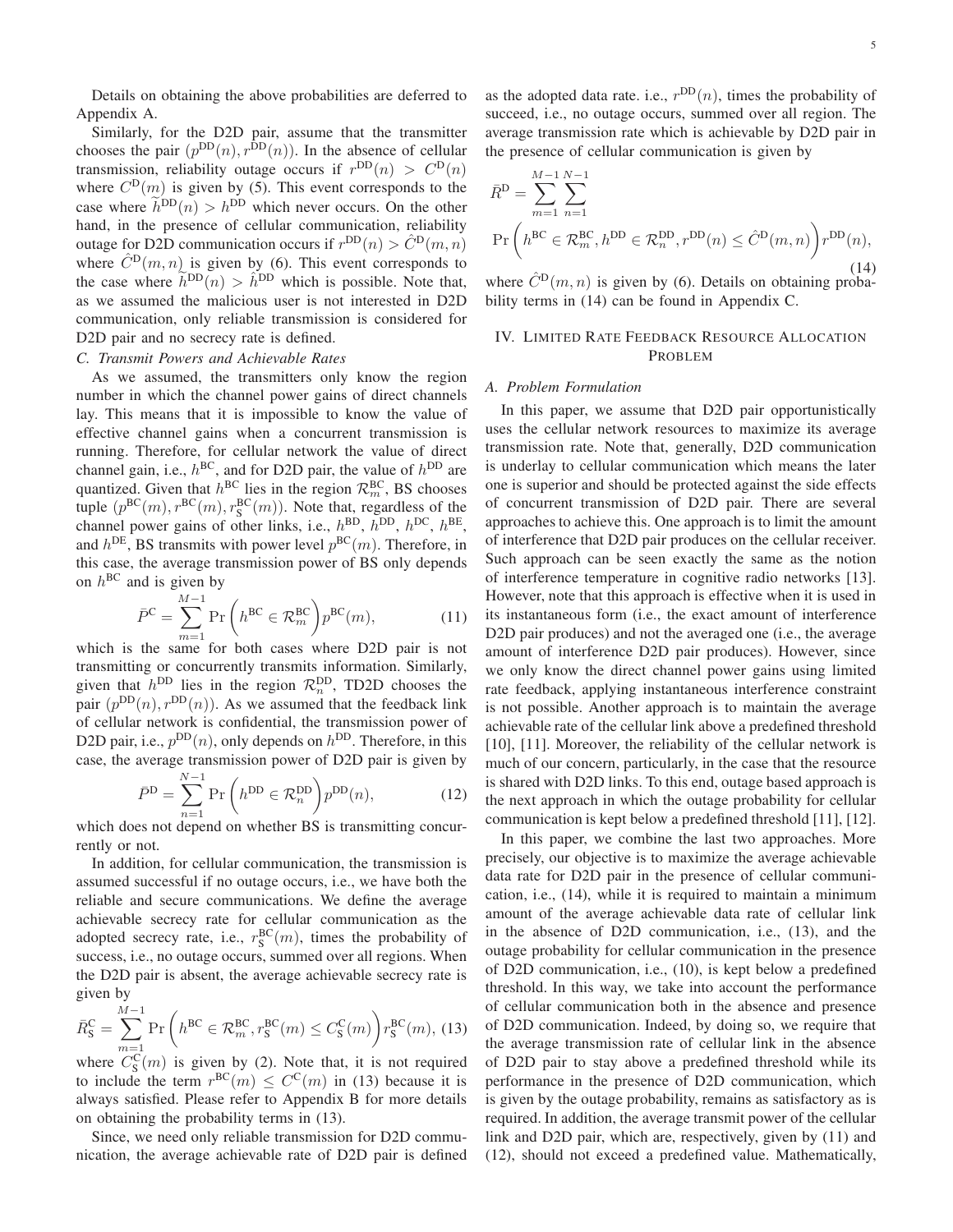defining  $A =$  $\sqrt{ }$  $\widetilde{\textbf{h}}^{\text{BC}}, \widetilde{\textbf{h}}^{\text{DD}}, \textbf{p}^{\text{BC}}, \textbf{p}^{\text{DD}}, \textbf{r}_{\text{S}}^{\text{BC}}$  $\mathcal{L}$ , we aim to solve the optimization problem which is given by

$$
\max_{\mathcal{A}} \sum_{m=1}^{M-1} \sum_{n=1}^{N-1} \Pr\left(h^{\text{BC}} \in \mathcal{R}_m^{\text{BC}}, h^{\text{DD}} \in \mathcal{R}_n^{\text{DD}}\right)
$$
\n
$$
, r^{\text{DD}}(n) \leq \hat{C}^{\text{D}}(m, n) \Big) r^{\text{DD}}(n), \quad (15a)
$$
\n
$$
\text{s.t.} \sum_{n=1}^{M-1} \Pr\left(h^{\text{BC}} \in \mathcal{R}^{\text{BC}} \cdot r^{\text{BC}}(m) < C^{\text{C}}(m) \right) r^{\text{BC}}(m) > \bar{R}^{\text{Cmin}}_{\text{max}}
$$

$$
\text{s.t.:} \sum_{m=1}^{M-1} \Pr\left(h^{\text{BC}} \in \mathcal{R}_m^{\text{BC}}, r^{\text{BC}}_s(m) \le C^{\text{C}}_s(m)\right) r^{\text{BC}}_s(m) \ge \bar{R}_s^{\text{Cmin}},\tag{15b}
$$

$$
\sum_{m=1}^{M-1} \Pr\left(h^{\text{BC}} \in \mathcal{R}_m^{\text{BC}}\right) P_{p^{\text{BC}}(m), r^{\text{BC}}(m), r^{\text{BC}}_S(m)} \le P_{\mathcal{C}^{\text{BC}}}^{\text{outage}, \text{max}}, \ (15c)
$$

$$
\sum_{m=1}^{M-1} \Pr\left(h^{\text{BC}} \in \mathcal{R}_m^{\text{BC}}\right) p^{\text{BC}}(m) \le \bar{P}^{\text{C,max}},\tag{15d}
$$

$$
\sum_{n=1}^{N-1} \Pr\left(h^{\text{DD}} \in \mathcal{R}_n^{\text{DD}}\right) p^{\text{DD}}(n) \le \bar{P}^{\text{D,max}}.\tag{15e}
$$

This optimization problem is nonlinear and non-convex and it is hard to solve it, hence, we utilize the PSO method which has been used to solve highly non-linear mixed integer optimization problems in various research [\[27\]](#page-12-9)–[\[30\]](#page-12-3). Since PSO is a computational intelligence-based technique and has global search ability, it can converge to the optimal solution and not largely affected by the size and non-linearity of the problem [\[28\]](#page-12-10).

#### *B. Particle Swarm Optimization Method*

In this paper, to solve the optimization problem, we apply relatively new technique, PSO algorithm which is a computational intelligence-based technique. PSO is based on a moment of the swarm which searches to find the best optimal solution by updating generations [\[26\]](#page-12-2), [\[30\]](#page-12-3). This method is not largely affected by the size and nonlinearity of the problem, and can converge to the optimal solution. In PSO algorithm, all particles which are the potential solutions, move towards its optimum value. For each iteration all the particles in this swarm are updated by its position and velocity for optimization ability and based on them the aim function for the system is evaluated. PSO starts with the random initialization of swarm of particles in the search space. Then, by adjusting the path of each particle to its own best location and the best particle of the swarm at each step, the global best solution is found. The path of each particle in the search space is adjusted by its velocity, according to moving experience of that particle and other particles in the search space.

In this paper, we consider different particles for each variable, i.e,  $A =$  $\sqrt{ }$  $\widetilde{\textbf{h}}^{\text{BC}}, \widetilde{\textbf{h}}^{\text{DD}}, \textbf{p}^{\text{BC}}, \textbf{p}^{\text{DD}}, \textbf{r}_{\text{S}}^{\text{BC}}$  $\overline{1}$ , which denote a solution of the problem. The PSO algorithm consists of  $\mathcal{A}_i$  as the vector of  $i^{th}$  particle in d dimension, i.e, for  $\{\widetilde{\mathbf{h}}^{\text{BC}}, \mathbf{p}^{\text{BC}}, \mathbf{r}_{\text{S}}^{\text{BC}}\}, d$  is equal to  $M-1$  and for  $\{\widetilde{\mathbf{h}}^{\text{DD}}, \mathbf{p}^{\text{DD}}\},$ d is equal to  $N - 1$  [\[30\]](#page-12-3).

The position and the velocity of the  $i^{th}$  particle in the d dimensional search space can be shown as  $X_i$  =

 $[x_{i,1}, x_{i,2}, \ldots, x_{i,d}]^T$  and  $V_i = [v_{i,1}, v_{i,2}, \ldots, v_{i,d}]^T$ , respectively. A best position of each particle is denoted by pbest  $\left(P_i = [p_{i,1}, p_{i,2}, \dots, p_{i,d}]^T\right)$ , corresponding to the personal best objective value obtained at time t. The global best particle, i.e., gbest  $(p_g)$ , shows the best particle at time t in the entire swarm. The new velocity of each particle can be obtained as follows [\[30\]](#page-12-3):

$$
v_{i,j}(t+1) = w v_{i,j}(t) + c_1 r_1 (p_{i,j} - x_{i,j}(t))
$$
  
+ 
$$
c_2 r_2 (p_g - x_{i,j}(t)), \quad j = 1, ..., d,
$$
 (16)

<span id="page-5-4"></span>where  $c_1$  and  $c_2$  are constants called acceleration coefficients, w is the inertia factor,  $r_1$  and  $r_2$  are two independent random numbers uniformly distributed in [0, 1]. Thus, the position of each particle is updated in each step as follows:

<span id="page-5-2"></span><span id="page-5-1"></span>
$$
x_{i,j}(t+1) = x_{i,j}(t) + v_{i,j}(t+1). \tag{17}
$$

<span id="page-5-5"></span>The standard form of PSO uses [\(16\)](#page-5-1) to calculate the new velocity of each particle based on its previous velocity and the distance of its current position from both its best position and global best position. To control search of particles outside the search space  $[X_i^{min}, X_i^{max}]$ , we can limit the value of  $V_i$  to the range  $[V_i^{min}, V_i^{max}]$  and according to [\(17\)](#page-5-2), each particle moves to a new position. The process is repeated until a stopping criterion is satisfied. This algorithm is summarized in Table[.I](#page-6-0) [\[26\]](#page-12-2).

## V. PRACTICAL CONSIDERATION

#### <span id="page-5-0"></span>*A. CDI Estimation Error*

The most practical assumption made in this paper is that the instantaneous channel power gains of the eavesdropper's links, i.e.,  $h^{\text{BE}}$  and  $h^{\text{DE}}$ , are not available which is mostly due to the fact that the eavesdropper is passive and hence acquiring its channel power gains are not possible. Generally, the CDI of a channel depends on the environmental property of the communication channel. If the propagation environment is known, one can assume that the channel CDIs, including those of the eavesdropper, are available. The statistical property of the signal propagation in the coverage area of the network can be easily obtained as the legitimate users are present and can be involved in finding the required statistical properties. Since for small geographical areas, a unified distribution can be applied to all channels<sup>[1](#page-5-3)</sup>, we can have the CDIs of eavesdropper's links at hand.

Due to the availability of limited statistical data, the distribution function is hard to drive and cannot be fit into the known ones, e.g., Rayleigh distribution. In such cases, schemes developed based on the availability of the perfect CDI may exhibit performance worse than that expected. Therefore, the imperfectness of CDIs should be taken into account. Generally, such consideration can be performed by assuming that the true distribution differs from the nominal distribution by the value known as Kullback–Leibler distance [\[39\]](#page-12-11) and incorporate such inaccuracy into problem formulation [\[40\]](#page-12-12)–[\[42\]](#page-12-13). We investigate imperfect CDI through two parametric and nonparametric methods.

<span id="page-5-3"></span><sup>&</sup>lt;sup>1</sup>This assumption is reasonable when the size of the area under investigation is small which is the case for nowadays cellular networks specially for small cells.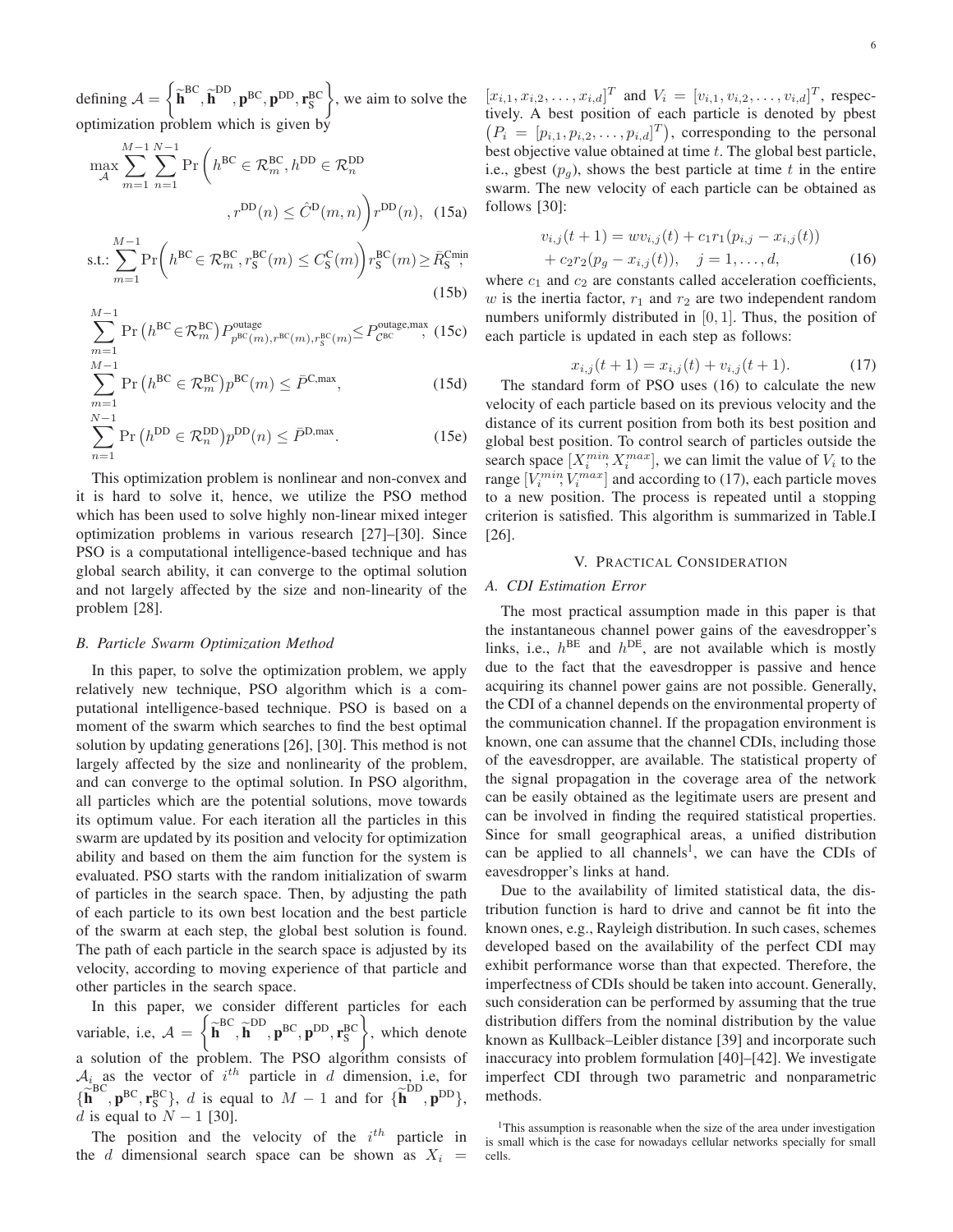<span id="page-6-0"></span>PSO SCHEME FOR OUR PROBLEM Initialization: Step 1) MaxIt: Iteration number of PSO algorithm nPop: Number of particles of PSO algorithm For each variable of  $A =$  $\widetilde{\textbf{h}}^{\text{BC}}, \widetilde{\textbf{h}}^{\text{DD}}, \textbf{p}^{\text{BC}}, \textbf{p}^{\text{DD}}, \textbf{r}_{\text{S}}^{\text{BC}}$  $\mathcal{L}$ :  $X_i$ : Position of one particle,  $i =$  $1, 2, \ldots, nPop$  $V_i$ : Velocity of one particle,  $i = 1, 2, \ldots, nP$ op Step 2) Evaluate [\(15a\)](#page-5-4)-[\(15e\)](#page-5-5) as a cost for all particles, named  $cost_i$ : Set  $pbest_i = X_i$  and  $pbest.cost_i = cost_i$ Set *gbest* and *gbest.cost* value equal to the value of the best initial particle. For  $t = 1, 2, \ldots$ , MaxIt For  $i = 1, 2, \ldots, nP$ op Use [\(16\)](#page-5-1), [\(17\)](#page-5-2) to update the velocity and position of particles for all variables of  $A =$  $\widetilde{\textbf{h}}^{\text{BC}}, \widetilde{\textbf{h}}^{\text{DD}}, \textbf{p}^{\text{BC}}, \textbf{p}^{\text{DD}}, \textbf{r}_{\text{S}}^{\text{BC}}$ variables Evaluate [\(15a\)](#page-5-4)-[\(15e\)](#page-5-5) If  $cost_i > pbest.cost_i$ :  $pbest_i = X_i$  and  $pbest.cost_i = cost_i$ . If  $pbest-cost_i > gbest-cost$  $qbest = pbest_i$  and  $qbest.cost$  $pbest.cost_i$ . end end

TABLE I

*1) Parametric Method:* In parametric methods, the effect of the imperfect CDI is studied through the performance loss by simulations as in Section [VI.](#page-8-0) This means that, we solve the optimization problem [\(15a\)](#page-5-4) with the available channel CDIs and obtain the channel quantization and code books for cellular link and D2D pair. Then, we evaluate the performance loss due to imperfect CDI in terms of changes in the average achievable rates. In other words, we consider the imperfect channel power gain of each channel  $i$  which is exponentially distributed with the mean of  $\ddot{\bar{h}}^i$ :

$$
\ddot{\bar{h}}^i = (1 - \Delta)\bar{h}^i,\tag{18}
$$

where  $\Delta$  is percent error of imperfect CDI.

*2) Non-Parametric Method:* Another way to estimate CDI is nonparametric method which estimates the density based on the received samples from the channel. In this paper, we adopt two nonparametric methods: kernel density estimation (KDE) and robust KDE (RKDE).

*2.1. Kernel Density Estimation (KDE):* One of the most well-known non-parametric density estimation methods is kernel density estimation [\[43\]](#page-12-14). When the samples, referred to as the nominal data, are noise free, KDE can provide a good estimate of the density. A set of observations  $\{x_1, ..., x_L\} \in \mathbb{R}^j$ is used to estimate a random vector x with a density  $f(x)$  where  $L$  is the number of observation vectors. Moreover, each  $x_i = x_{i1},..., x_{ij}, i = 1,...,L$  is a sequence of j data in the vector  $x_i$ . The kernel density estimate of  $f(x)$  given by

$$
\hat{f}_{KDE}(x) = \frac{1}{L} \sum_{i=1}^{L} k_{\delta}(x, x_i),
$$
\n(19)

where  $k_{\delta}(x, x_i)$  is the kernel function which commonly is a Gaussian kernel:  $\overline{2}$ 

$$
k_{\delta}(x, x_i) = \left(\frac{1}{\sqrt{2\Pi\delta}}\right)^j exp\left(-\frac{\|x - x_i\|^2}{2\delta^2}\right),\qquad(20)
$$

where  $\delta$  is the smoothing parameter and referred to as the bandwidth. It is set to the median distance of a training point  $x_i$  to its nearest neighbor.

*2.2. Robust Kernel Density Estimation:* In practice, the channel gain samples might include contaminated data, referred to as outlier data, which makes it necessary to use robust density estimation methods such as robust KDE (RKDE). In the presence of the contaminated samples, RKDE can give robustness to contamination of the training sequence and estimate the density. Contaminated data consists of realizations from both a nominal or clean distribution in addition to outlying or anomalous measurements. In an increasing number of applications, data arises from high dimensional or highthroughput systems where the nominal distribution itself may be quite complex and not amenable to parametric modelling. The RKDE has the following form:

$$
\hat{f}_{RKDE}(x) = \sum_{i=1}^{L} \omega_i k_\delta(x, x_i),\tag{21}
$$

where  $k_{\delta}(x, x_i)$  is a kernel function and  $\omega_i$  are nonnegative weights that sum to one. The RKDE can be implemented based on the iteratively reweighed least square (IRWLS) [\[44\]](#page-12-15) algorithm in which the main goal is to find the optimal value of  $\omega_i$ .

## *B. Noisy Feedback Channel*

So far, we assumed that the feedback channels are error free meaning that the received index is the same as the feedbacked one. However, in reality, the feedback channel could be affected by the noise which makes transmitter to select an incorrect code word from the designed code book. Note that, designing limited rate feedback systems with incorporating feedback error is complicated, especially for our scheme with two interfering links. In this paper, to consider the feedback error, we utilize the scheme which is commonly used in the literature [\[30\]](#page-12-3), [\[45\]](#page-12-16)–[\[48\]](#page-12-17). We consider the memoryless feedback channel which characterized by index transition probabilities  $\rho_{m,m'}^C$   $(m, m' = 0, \dots, M - 1)$  for cellular link which is the probability of receiving index  $m$  in BS given the index  $m'$  was sent by CU, and  $\rho_{n,n'}^C$   $(n, n' = 0, \dots, N - 1)$  for D2D pair which is the probability of receiving index  $n$  in TD2D given the index n' was sent by RD2D. It is assumed  $b_M = \log_2(M)$ bits feedback for cellular link and  $b_N = \log_2(N)$  bits feedback for D2D pair. Let  $m_1m_2\cdots m_{b_M}$ ,  $m'_1m'_2\cdots m'_{b_M}$ ,  $n_1 n_2 \cdots n_{b_M}$ , and  $n'_1 n'_2 \cdots n'_{b_M}$  indicate the binary display of indices  $m, m', n$ , and  $n'$ , respectively. We assume that the cellular and D2D pair's feedback channel can be considered as, respectively,  $b_M$  and  $b_N$  independent use of binary symmetric channel (BSC) to sent each of the feedback bits presented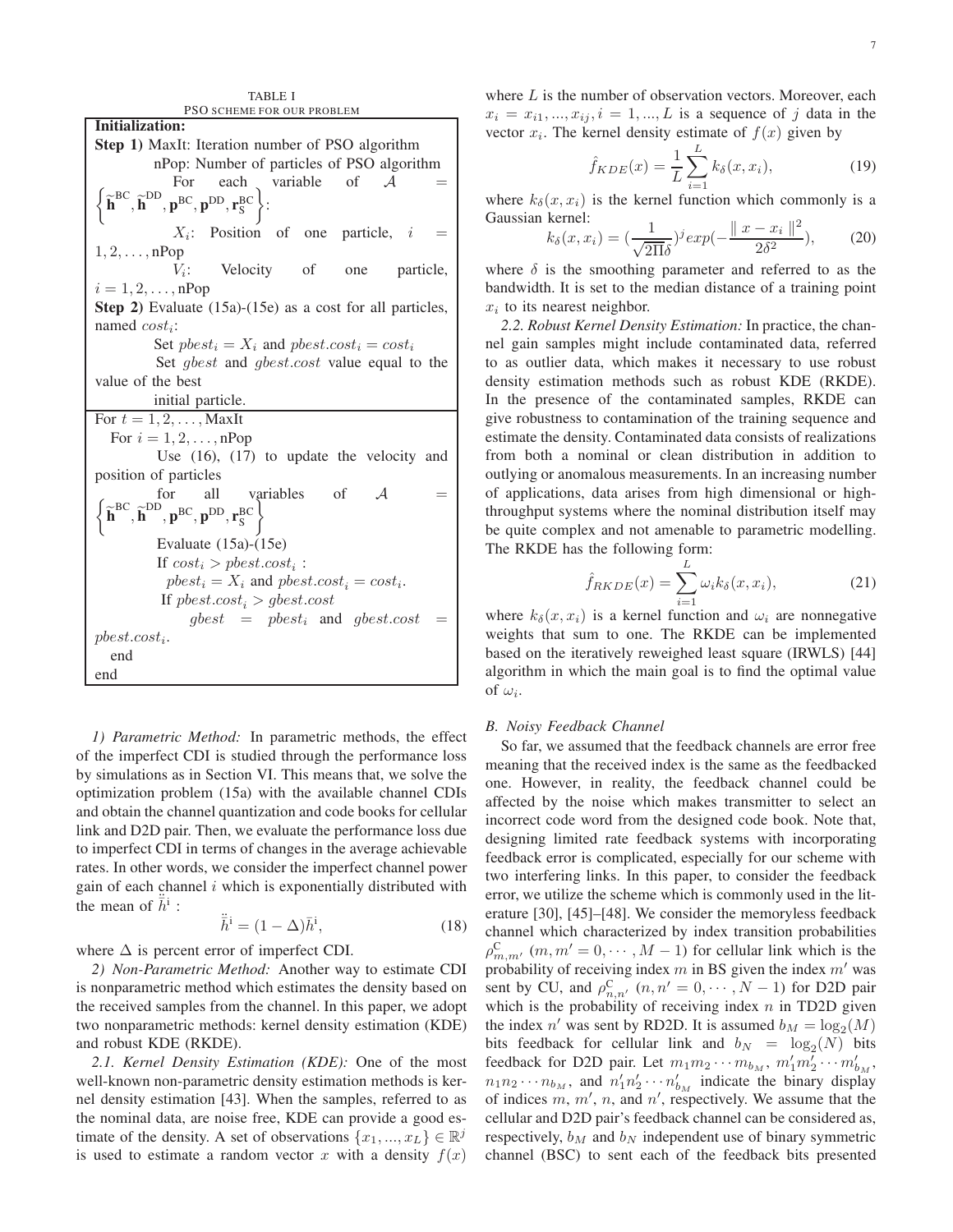in binary representations of cellular link and D2D pair's feedbacked indices. Let  $q^C$  and  $q^D$  represent the cross over probabilities of the feedback channels of cellular link and D2D pair, respectively. The index transition probabilities of the feedback channels of cellular link and D2D pair can be obtained, respectively, by

$$
\rho_{m,m'}^{\rm C} = (q^{\rm C})^{d_{m,m'}} (1 - q^{\rm C})^{b_M - d_{m,m'}},\tag{22}
$$

$$
\rho_{n,n'}^{\mathcal{D}} = (q^{\mathcal{D}})^{d_{n,n'}} (1 - q^{\mathcal{D}})^{b_N - d_{m,m'}},\tag{23}
$$

where  $d_{m,m'}$  and  $d_{n,n'}$  denote the Hamming distances between, indices m and  $m'$  and indices n and  $n'$ , respectively [\[45\]](#page-12-16)–[\[47\]](#page-12-18).

With the above definitions and assumptions, the average transmission powers in [\(11\)](#page-4-3) and [\(12\)](#page-4-4), average transmission data rates in [\(13\)](#page-4-1) and [\(14\)](#page-4-2), and the outage probabilities in [\(7\)](#page-3-8), [\(8\)](#page-3-9), [\(9\)](#page-3-10), and [\(10\)](#page-3-7) should be manipulated to incorporate the effect of noisy feedback channel. Note that, choosing the transmit power level from a code book only depends on the corresponding channel region index which is feedbacked by the respective transmitter. This mean that, in [\(11\)](#page-4-3), we should only consider the noise effect of the feedback channel of cellular link, and in [\(12\)](#page-4-4), we should only consider the noise effect of the feedback channel of D2D pair. Therefore, the average transmit powers of cellular link and D2D pair, when noisy channel feedback is assumed, are given, respectively, by

$$
\bar{P}^{\rm C} = \sum_{m=1}^{M-1} \sum_{m'=1}^{M-1} \rho_{m,m'}^{\rm C} \Pr\left(h^{\rm BC} \in \mathcal{R}_{m'}^{\rm BC}\right) p^{\rm BC}(m),\tag{24}
$$

$$
\bar{P}^{\rm D} = \sum_{n=1}^{N-1} \sum_{n'=1}^{N-1} \rho_{n,n'}^{\rm D} \Pr\left(h^{\rm DD} \in \mathcal{R}_{n'}^{\rm DD}\right) p^{\rm DD}(n). \tag{25}
$$

For the average transmission data rate in [\(13\)](#page-4-1), we assumed the D2D pair is absent, hence, it is not affected by the noise in feedback channel of D2D pair. Therefore, the average transmission data rate can be written as

$$
\bar{R}_{\mathcal{S}}^{\mathcal{C}} = \sum_{m=1}^{M-1} \sum_{m'=1}^{M-1} \Pr\left(h^{\text{BC}} \in \mathcal{R}_{m'}^{\text{BC}}, m' \to m, r^{\text{BC}}(m) \le C^{\mathcal{C}}(m/m')
$$
\n
$$
C^{\text{BE}}(m) \le r^{\text{e}}(m)\right) r_{\mathcal{S}}^{\text{BC}}(m),\tag{26}
$$

where  $r^e(m) = r^{\text{BC}}(m) - r^{\text{BC}}_S(m)$  and  $C^{\text{BE}}(m) = \log(1 +$  $h^{\text{BE}}p^{\text{BC}}(m)$ ) where we note that actually, the value of  $C^{\text{BE}}(m)$ does not depend on m'. In [\(26\)](#page-7-0),  $m' \rightarrow m$  is the event that the feedbacked index  $m'$  is received as m. Here, we highlight that, in [\(26\)](#page-7-0),  $C^{C}(m/m')$  means that its value is given by [\(1\)](#page-3-4) with  $h^{\text{BC}} \in \mathcal{R}_{m'}^{\text{BC}}$  and  $p^{\text{BC}}(m)$ . Note that, here, in contrast to [\(13\)](#page-4-1), we must include  $r^{BC}(m) \leq C^{C}(m/m')$  in [\(26\)](#page-7-0) because reliability outage can occur when the feedback is noisy.

From [\(1\)](#page-3-4), we know that the event  $r^{BC}(m) \leq C^{C}(m/m')$ occurs when  $m \leq m'$ . Therefore, [\(26\)](#page-7-0) can be rewritten as follows:

$$
\bar{R}_{\mathcal{S}}^{\mathcal{C}} = \sum_{m=1m'=m}^{M-1} \sum_{m'=m}^{M-1} \rho_{m,m'}^{\mathcal{C}} \Pr\left(h^{\mathcal{B}\mathcal{C}} \in \mathcal{R}_{m'}^{\mathcal{B}\mathcal{C}}, \hat{C}^{\mathcal{B}\mathcal{E}}(m) \le r^{\mathcal{C}}(m)\right) r_{\mathcal{S}}^{\mathcal{B}\mathcal{C}}(m). \tag{27}
$$

The remaining steps are similar to those in obtaining probability terms in [\(13\)](#page-4-1) in Appendix [B,](#page-10-0) and hence omitted. However, as we assumed in [\(14\)](#page-4-2) that both the cellular link and D2D pair transmit simultaneously, the cross effect of noisy feedback channel should be considered. In other words, given that the transmitted index  $m'$  was received as  $m$  by BS and the transmitted index  $n'$  was received as n by transmitter of D2D pair, the average data rate of D2D pair in the presence of cellular communication with noisy feedback channels is given by

<span id="page-7-1"></span>
$$
\bar{R}^{\text{D}} = \sum_{m=1}^{M-1} \sum_{m'=1}^{M-1} \sum_{n'=1}^{N-1} \sum_{n'=1}^{N-1} \Pr\left(h^{\text{BC}} \in \mathcal{R}_{m'}^{\text{BC}}, h^{\text{DD}} \in \mathcal{R}_{n'}^{\text{DD}},\right.
$$

$$
(m', n') \to (m, n), r^{\text{DD}}(n) \leq \hat{C}^{\text{D}}(m, n/n')) r^{\text{DD}}(n). \quad (28)
$$

Note that, in [\(28\)](#page-7-1), the value of  $\hat{C}^{\text{D}}(m, n/n')$  does not depend on m′ . In addition, the effect of noise in feedback channel of cellular link on the value of  $\hat{C}^{\text{D}}(m, n/n')$  appears through the choice of transmit power level  $p^{BC}(m)$  which affects the value of the effective channel gain  $\hat{h}^{\text{DD}} = \frac{h^{\text{DD}}}{1 + h^{\text{BD}} p^{\text{BC}}(m)}$  with  $h^{\text{DD}} \in \mathcal{R}^{\text{DD}}_{n'}$ . Obtaining probability terms in [\(28\)](#page-7-1) is similar to obtaining probability terms in [\(14\)](#page-4-2) in Appendix [C,](#page-11-13) and hence omitted.

<span id="page-7-3"></span>Like  $(28)$ , for the outage probabilities in  $(7)$ ,  $(8)$ ,  $(9)$ , and [\(10\)](#page-3-7), we should consider the cross effect of noisy feedback channels. If we consider the noisy feedback channel effect in the outage probability of cellular communication in the presence of D2D pair, we observe that given the feedback indices  $m'$  and  $n'$  were received by the corresponding receiver as  $m$  and  $n$ , respectively, BS uses the code word  $(p^{BC}(m), r^{BC}(m), r^{BC}(m))$  while we have  $h^{BC} \in \mathcal{R}_{m'}^{BC}$  and the transmitter of D2D pair uses the code word  $p^{DD}(n)$ ,  $r^{DD}(n)$ while we have  $h^{\text{DD}} \in \mathcal{R}^{\text{DD}}_{n'}$ . In this case, the outage probability is given by

<span id="page-7-4"></span><span id="page-7-2"></span>
$$
P_{p^{\text{BU}}(m),r^{\text{BC}}(m),r^{\text{BC}}(m),p^{\text{DD}}(n),r^{\text{DD}}(n)} =
$$
  
1 - P\_{p^{\text{BU}}(m),r^{\text{BC}}(m),r^{\text{BC}}(m),r^{\text{DD}}(n),r^{\text{DD}}(n)}, (29)

where

<span id="page-7-0"></span>
$$
P_{p^{\text{BC}}(m),r^{\text{BC}}(m),r^{\text{BC}}_3(m),r^{\text{BC}}_3(m),r^{\text{DD}}_3(n),r^{\text{DD}}_3(m)} =
$$
  
\n
$$
\Pr\left(r^{\text{BC}}(m) \leq \hat{C}^{\text{C}}(m/m',n), \hat{C}^{\text{BE}}(m,n) \leq r^{\text{BC}}(m) - r^{\text{BC}}_S(m)\right),
$$
\n(30)

where  $\hat{C}^{\text{C}}(m/m', n)$  is given by [\(3\)](#page-3-1) with  $\hat{h}^{\text{BC}} = \frac{h^{\text{BC}}}{1 + h^{\text{DC}} n!}$  $1+h^{DC}p^{DD}(n)$ and  $h^{\text{BC}} \in \mathcal{R}_{m'}^{\text{BC}}$ , and  $\hat{C}^{\text{BE}}(m, n) = \log (1 + \hat{h}^{\text{BE}} p^{\text{BC}}(m))$  with  $\hat{h}^{\text{BE}} = \frac{h^{\text{BE}}}{1 + h^{\text{DE}} n^{\text{E}}}$  $\frac{h^{\text{th}}}{1+h^{\text{DE}}p^{\text{DD}}(n)}$ . To obtain [\(30\)](#page-7-2) one can follow the similar steps as those for [\(8\)](#page-3-9) in Appendix [A.](#page-9-1)

Using the above explanations, the outage probability for cellular communication when it uses the tuple  $(p^{BC}(m), r^{BC}(m), r^{BC}(m))$  and under noisy feedback channel model, is given by

$$
P_{p^{\text{B}\text{C}}(m),r^{\text{B}\text{C}}(m),r^{\text{B}\text{C}}(m)}^{\text{outage}(m/m')} = \sum_{n=1}^{N-1} \sum_{n'=1}^{N-1} \left( \rho_{n,n'}^{\text{D}} \Pr\left(h^{\text{DD}} \in \mathcal{R}_{n'}^{\text{DD}}\right) \times P_{p^{\text{B}\text{C}}(m),r^{\text{B}\text{C}}(m),r^{\text{B}\text{C}}(m),r^{\text{BD}}(n),r^{\text{DD}}(n)}\right), (31)
$$

and the outage probability of cellular link code book, i.e.,  $C^{BC}$ , is given by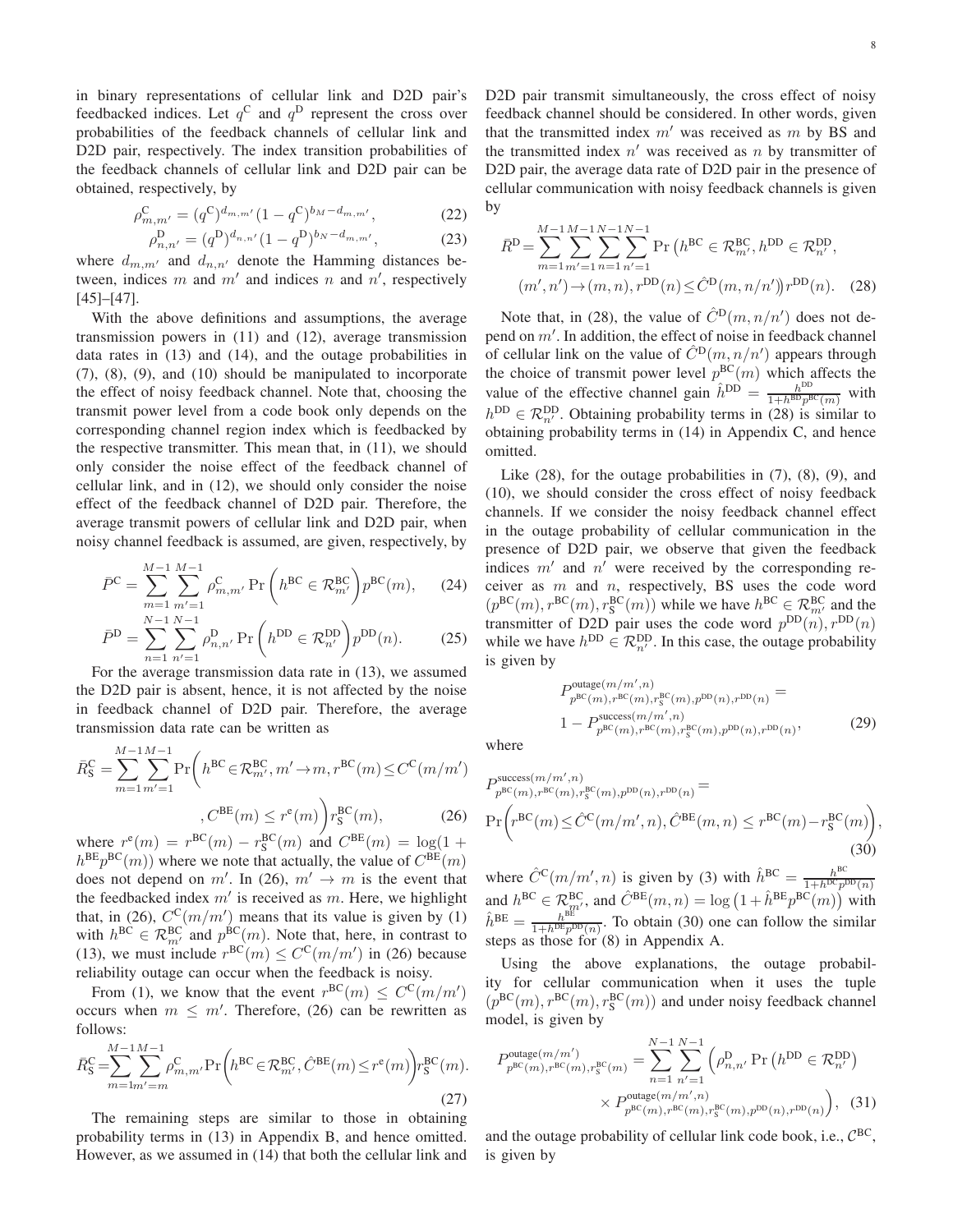$$
P_{\mathcal{C}^{\text{BCC}}}^{\text{outage}} = \sum_{m=1}^{M-1} \sum_{m'=1}^{M-1} \rho_{m,m'}^{\text{C}} \Pr\left(h^{\text{BC}} \in \mathcal{R}_{m'}^{\text{BC}}\right) \ P_{p^{\text{BC}}(m),r^{\text{BC}}(m),r^{\text{BC}}_S(m)}^{\text{outage}}.
$$
\n(32)

To take the noisy feedback channel model into consideration, in the optimization problem [\(15a\)](#page-5-4), we must use [\(24\)](#page-7-3), [\(25\)](#page-7-4), [\(26\)](#page-7-0), [\(28\)](#page-7-1), and [\(32\)](#page-8-1).

## VI. SIMULATION RESULTS

<span id="page-8-0"></span>In this section, numerical results are presented to evaluate the performance of the proposed limited feedback scheme in a D2D communication through the simulations under various system parameters. The channel gain is an exponential random variable with the probability density function (PDF) given by

$$
f(h) = \frac{1}{\sigma} \exp(\frac{-h}{\sigma}),\tag{33}
$$

where  $\sigma$  can be used to model the average channel gain as  $\sigma = s(\frac{d}{d_0})^{-\gamma}$  where d is the distance between the transmitter and the receiver,  $d_0$  is the reference distance,  $\gamma$  is the amplitude path-loss exponent, and s characterizes the shadowing effect. The users are assumed to be uniformly distributed in a cell of radius 100 m. The small-scale channel fading is assumed to be Rayleigh distributed. The path-loss exponent is equal to 4, and the shadowing effect follows a log-normal distribution, i.e.,  $10 \log_{10}(s) \sim N(0, 8dB)$ . System parameters are equal to  $P_{\text{D}}^{\text{max}} = 10 \text{ dB}, P_{\text{C}}^{\text{max}} = 5 \text{ dB}, P_{\text{outage}}^{\text{max}} = 0.1, R_{\text{S}_{\text{min}}}^{\text{C}} = 0.1$ bps/Hz,  $q^C = q^D = 0.25$ . We set the coefficients  $c_1 = c_2$ 1.496 and  $w = 0.729$  for PSO algorithm and simulated for 1000 iterations.

#### *A. Convergence*

Fig. [2](#page-8-2) shows the convergence of the algorithm. For the limited feedback scheme, we consider 1, 2, and 3 bits to display the results clearly. To demonstrate the performance of the proposed system, the results are obtained for non-noisy and noisy limited-feedback schemes for both the perfect and imperfect CDI. The PSO method, generally, does not guarantee to achieve global optimum for n-dimensional functions. It is difficult to prove and show mathematically that PSO can guarantee global optima in our problem. However, we have used different searches to show the reliability of the PSO in Fig. [3.](#page-8-3) As it is shown, with different random initialization of swarm of particles in the different part of problem space, all of the solutions converge to the same point.

#### *B. The Effect of the System Parameters*

In Fig. [4](#page-8-4) and Fig. [5,](#page-8-5) the D2D average rate is plotted versus the maximum transmit power of D2D user  $(P_{\text{D}}^{\text{max}})$  and the different number of BC and D2D feedback bits  $(M, N)$ . In Fig. [4,](#page-8-4) the D2D average rate is studied for perfect CDI and parametric CDI estimation method as well as noisy feedback. Obviously with increasing  $P_{\text{D}}^{\text{max}}$ , the average rate of D2D increases due to increasing the feasibility set of the resource allocation problem with the relaxation of constraint on the transmit power of D2D user. As we can see, some curves are flattened when the D2D power constraint is increased. This is because the cellular rate constraint becomes the dominant factor in the optimization problem and D2D rate can not

<span id="page-8-1"></span>

Fig. 2. Achieved average rate of D2D *vs*. number of iteration for PSO algorithm for different feedback bits as well as error free feedback, imperfect CDI and noisy feedback.

<span id="page-8-2"></span>

Fig. 3. Achieved average rate of D2D *vs*. number of iteration for PSO algorithm for different random initialization of particles. System parameters:  $\Delta = 0.2$  and  $M = N = 3$  bits.

<span id="page-8-3"></span>

Fig. 4. Achieved average rate of D2D *vs.*  $P^{D, \max}$ , for different feedback bits as well as error free feedback, imperfect CDI and noisy feedback.

<span id="page-8-4"></span>

<span id="page-8-5"></span>Fig. 5. Achieved average rate of D2D *vs.*  $P^{D, max}$ , for parametric method and different ∆.

increase with increasing the transmit power. To study the effect of percent error of imperfect CDI, in Fig. [5](#page-8-5) the D2D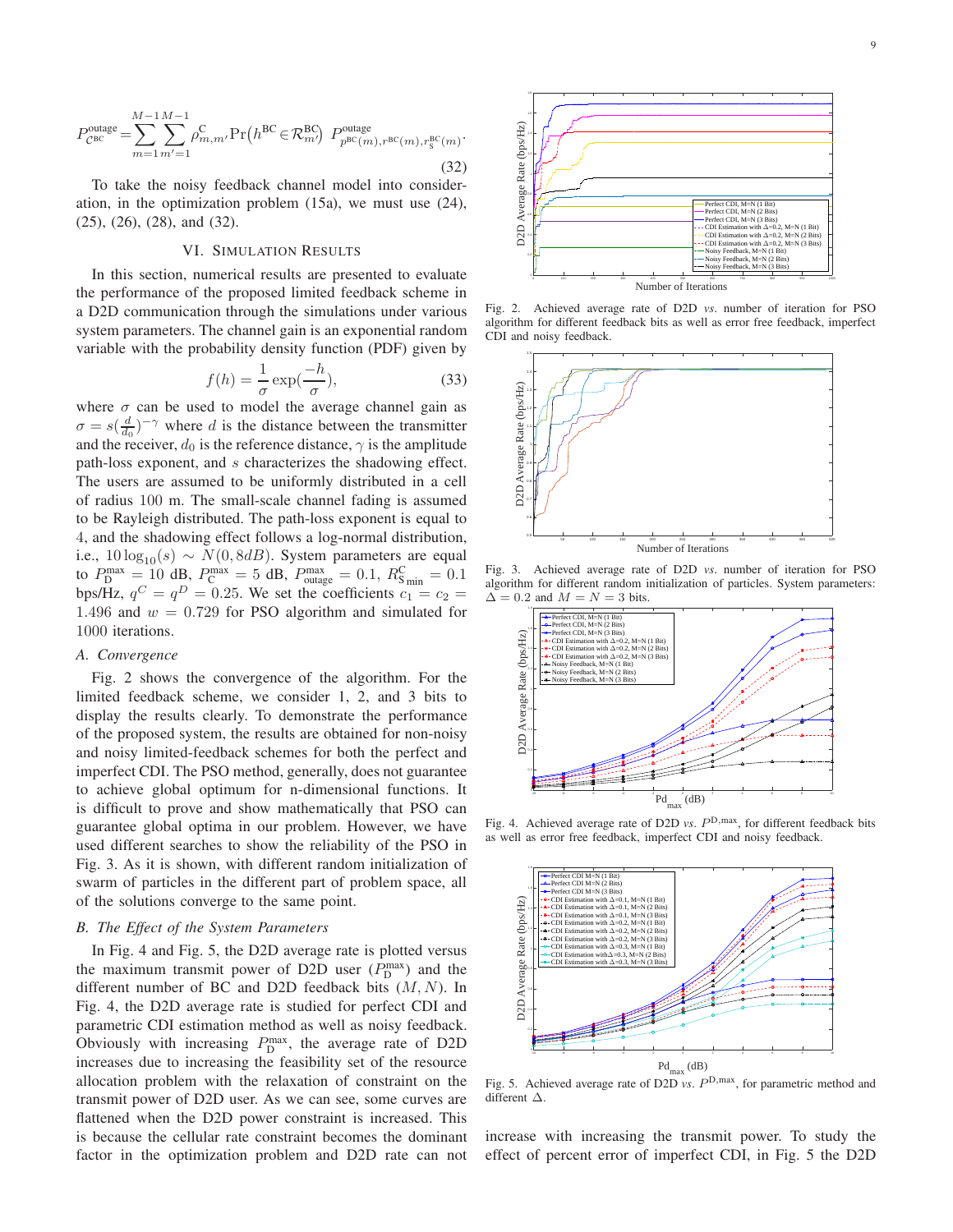

Fig. 6. Achieved average rate of D2D *vs.*  $P_{CBC}^{\text{outage,max}}$ , for different feedback bits as well as error free feedback, imperfect CDI and noisy feedback.

<span id="page-9-2"></span>

<span id="page-9-3"></span>Fig. 7. Achieved average rate of D2D *vs*. minimum secrecy rate of cellular network;  $R_S^{\text{C}_{\text{min}}}$ , for different feedback bits as well as error free feedback, imperfect CDI and noisy feedback.



<span id="page-9-4"></span>Fig. 8. Achieved average rate of D2D *vs*. cross over probabilities of the feedback channels;  $q^C$ ,  $q^D$  for  $M = N = 2$  bits.

average rate is obtained for different errors. As it is shown, by increasing the error, the D2D achievable rate decreases.

Fig[.6](#page-9-2) describes the performance of D2D communication in terms of the maximum outage probability for cellular communication ( $P_{\text{outage}}^{\text{max}}$ ) and different number of feedback bits. As the maximum outage probability limit increases, the D2D average rate increases. Specifically, for smaller  $P_{\text{outage}}^{\text{max}}$ , the overall D2D rate increases fairly rapidly. Hence, if the cellular communication can withstand slight secrecy outage probability, simultaneous D2D communication can be a great advantage. Similar to that of the previous case, the curves become flat since it is limited by D2D power constraint.

In Fig. [7,](#page-9-3) the effect of the minimum required secrecy rate of the cellular network  $R_{\rm S}^{\rm Cmin}$  on the D2D rate is illustrated. Obviously, when the minimum secrecy rate of the cellular network increases, the operation of D2D communication is limited. Therefore, the D2D average rate is reduced.

In Fig. [8](#page-9-4) the effect of  $q^C$  and  $q^D$  is studied. As it is shown, by growing the error probability, i.e, the quality of the feedback link degrades, we see the decline in the rate of D2D.

As it is seen in all figures, the increasing number of feedback bits results in the improvement of the D2D performance, and the average rate increases. Also, the results demonstrate that the performances of the limited-feedback scheme without noise have the better performance in comparison with the noisy case.

## *C. CDI Estimation Error*

To check out the effect of CDI estimation on the performance of the system,  $\frac{|\Delta r|}{r}$  is define as the percent of the difference between the average rate of D2D obtained based on the perfect and estimated CDI.

Fig. [9](#page-10-1) demonstrates  $\frac{|\Delta r|}{r}$  as a function of the total number of users for different numbers of the nominal data where the number of outlier data is set to  $\kappa = 10$ . As the figure shows, for small L both KDE and RKDE methods perform very poor. As L grows, the performance of both methods improves, and for  $L = 200$ , the average rate obtained based on RKDE is very close to that of the perfect CDI case.

In Fig. [10,](#page-10-2)  $\frac{|\Delta r|}{r}$  is plotted versus the number of feedback bits for the different number of outlier data  $\kappa$  where the number of nominal data is set to  $L = 200$ . As it is seen, the value of  $\frac{|\Delta r|}{r}$ is close to zero for RKDE method with  $\kappa = 10$ . As  $\kappa$  grows,  $|\Delta r|$  $\frac{dY}{dr}$  increases implying the divergence from the actual pdf. It is also observed that the value of  $\frac{|\Delta r|}{r}$  for KDE is far away from zero and the performance degrades faster compared to that of RKDE as  $\kappa$  grows.

## VII. CONCLUSIONS

<span id="page-9-0"></span>In this paper, we studied a limited-feedback radio resource allocation problem for the D2D communication scenario underlaying an existing cellular network with the objective of maximizing the D2D average rate subject to average users transmit power limitations, the average secrecy rate and outage probability threshold for the cellular network. Through the PSO algorithm, the appropriate code book for the channel partitioning was designed. In addition, we solved the problem when the feedback channel is noisy. To investigate the effect of the CDI imperfectness on the performance, we applied both the parametric and non-parametric methods. Using simulations, we studied the impact of the system parameters, such as the maximum allowable transmit power of D2D user, the number of feedback bits, and the minimum secrecy rate of cellular network, on the achievable rate of D2D. As it was shown, by more feedback bits, better D2D performance can be achieved.

#### <span id="page-9-1"></span>APPENDIX A

#### FINDING OUTAGE PROBABILITY IN [\(7\)](#page-3-8)

To compute the outage probability in [\(7\)](#page-3-8), we should compute the success probability in [\(8\)](#page-3-9). Note that, we have  $h^{\text{BC}} \in \mathcal{R}_m^{\text{BC}} = [h^{\text{BC}}(m), h^{\text{BC}}(m+1)]$  and  $h^{\text{DD}} \in \mathcal{R}_n^{\text{DD}} =$  $[\tilde{h}^{DD}(n), \tilde{h}^{DD}(n+1)]$ . The success probability can be written as follows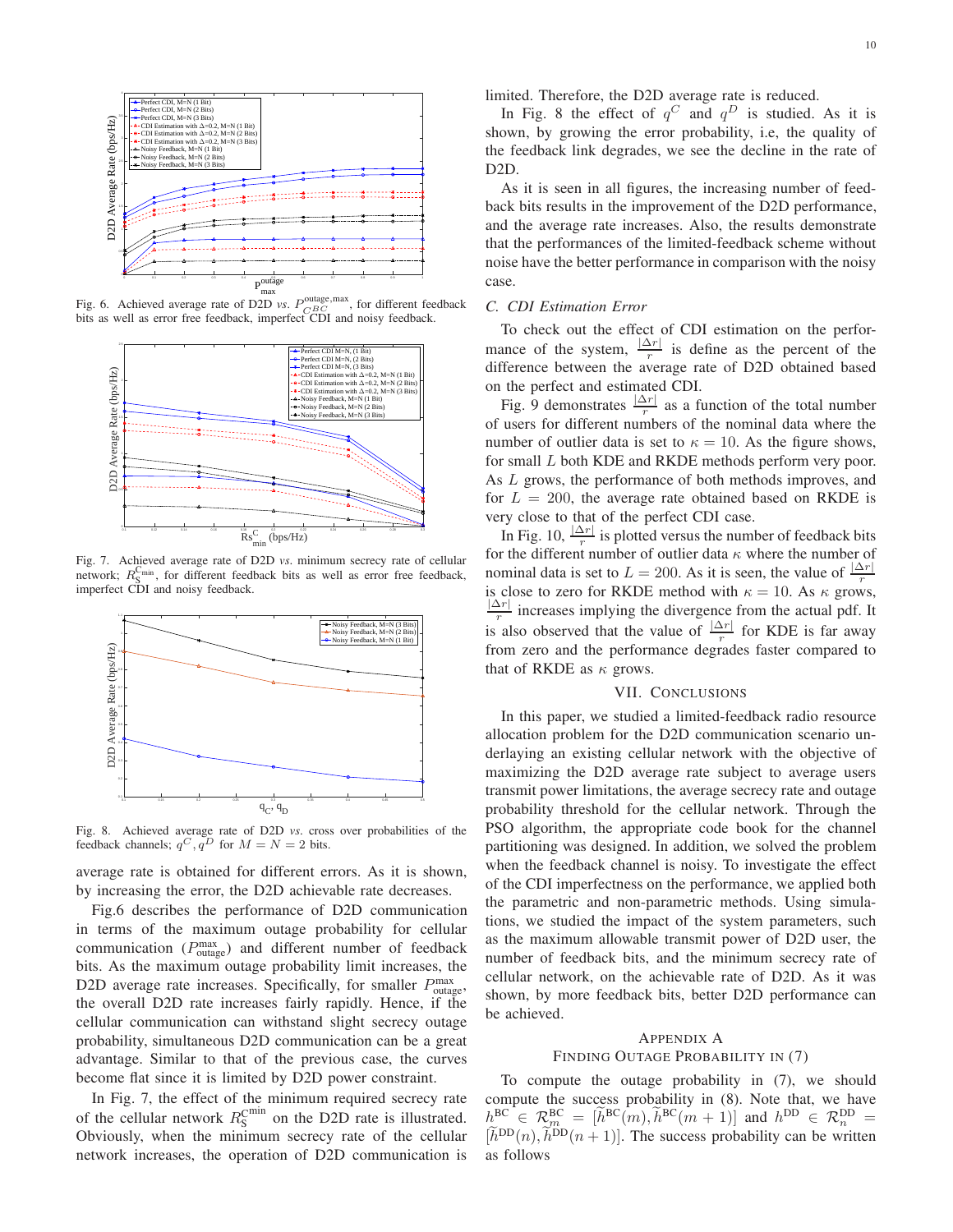

Fig. 9. The percent of difference between the average rate of D2D based on perfect and estimated CDI,  $\frac{|\Delta r|}{r}$ , *vs.* number of feedback bits, for KDE and RKDE, and different number of nominal data, L and  $\kappa = 10$ .

<span id="page-10-1"></span>

<span id="page-10-2"></span>Fig. 10. The percent of difference between the average rate of D2D based on perfect and estimated CDI,  $\frac{|\Delta r|}{r}$ , *vs*. number of feedback bits, for KDE and RKDE, and different number of outlier data,  $\kappa$  and  $L = 200$ .

$$
P_{p^{\text{BC}}(m),r^{\text{BC}}(m),r^{\text{BC}}(m),p^{\text{DD}}(n),r^{\text{DD}}(n)}
$$
\n
$$
= \Pr\left(r^{\text{BC}}(m) \leq \hat{C}^{\text{C}}(m,n), \hat{C}^{\text{BE}}(m,n) \leq r^{\text{e}}(m)\right)
$$
\n
$$
= \Pr\left(\tilde{h}^{\text{BC}}(m) \leq \hat{h}^{\text{BC}}, \hat{h}^{\text{BE}} \leq 2^{r^{\text{e}}(m)} - 1\right)
$$
\n
$$
= \Pr\left(\tilde{h}^{\text{BC}}(m) \leq \hat{h}^{\text{BC}}\right) \Pr\left(\hat{h}^{\text{BE}} \leq 2^{r^{\text{e}}(m)} - 1\right)
$$
\n
$$
= \left(1 - F_{\hat{h}^{\text{BC}}}^{m,n}(\tilde{h}^{\text{BC}}(m))\right) F_{\hat{h}^{\text{BE}}}^{n}(2^{r^{\text{e}}(m)} - 1), \tag{A.1}
$$

where  $\hat{h}^{\text{BC}} = \frac{h^{\text{BC}}}{1 + h^{\text{DC}} n!}$  $\frac{h^{BC}}{1+h^{DC}p^{DD}(n)}$  depends on m and n,  $\hat{h}^{BE}$  =  $h^{\text{BE}}$  $\frac{h^{\text{BE}}}{1+h^{\text{DE}}p^{\text{DD}}(n)}$  depends on *n*, and the variables  $\hat{h}^{\text{BC}}$  and  $\hat{h}^{\text{BC}}$ are independent and hence the product term in  $(A.1)$  follows. Note that in the above equations, we have implicitly assumed that  $h^{\text{BC}} \in \mathcal{R}_m^{\text{BC}}$  and  $h^{\text{DD}} \in \mathcal{R}_n^{\text{DD}}$  meaning that the above probability is a conditional probability.

To compute [\(A.1\)](#page-10-3), we need to find PDFs of  $\hat{h}^{BC}$  and  $\hat{h}^{BE}$ . The CDF of  $\hat{h}^{BC}$  can be computed as follows:

$$
F_{\hat{h}^{\text{BC}}}^{m,n}(x) = \Pr\left(\hat{h}^{\text{BC}} \leq x | h^{\text{BC}} \in \mathcal{R}_{m}^{\text{BC}}, h^{\text{DD}} \in \mathcal{R}_{n}^{\text{DD}}\right)
$$
  
\n
$$
= \Pr\left(\frac{h^{\text{BC}}}{1 + h^{\text{DC}} p^{\text{DD}}(n)} \leq x | h^{\text{BC}} \in \mathcal{R}_{m}^{\text{BC}}, h^{\text{DD}} \in \mathcal{R}_{n}^{\text{DD}}\right)
$$
  
\n
$$
= \Pr\left(h^{\text{BC}} \leq (1 + h^{\text{DC}} p^{\text{DD}}(n)) x | h^{\text{BC}} \in \mathcal{R}_{m}^{\text{BC}}, h^{\text{DD}} \in \mathcal{R}_{n}^{\text{DD}}\right)
$$
  
\n
$$
= \left\{\Pr\left(h^{\text{BC}} \leq x | h^{\text{BC}} \in \mathcal{R}_{m}^{\text{BC}}, h^{\text{DD}} \in \mathcal{R}_{n}^{\text{DD}}\right) \text{ if } n = 0,
$$
  
\n
$$
\Pr\left(\frac{h^{\text{BC}}}{p^{\text{DD}}(n)} \leq h^{\text{DC}} | h^{\text{BC}} \in \mathcal{R}_{m}^{\text{BC}}, h^{\text{DD}} \in \mathcal{R}_{n}^{\text{DD}}\right) \text{ if } n \neq 0.
$$
  
\n(A.2)

<span id="page-10-4"></span>In [\(A.2\)](#page-10-4), for the cases  $n = 0$  and  $n \neq 0$ , respectively, we have the followings:

$$
F_{\hat{h}^{\text{BC}}}^{m,0}(x) = \frac{\Pr\left(h^{\text{BC}} \le x, h^{\text{BC}} \in \mathcal{R}_m^{\text{BC}}\right)}{\Pr\left(h^{\text{BC}} \in \mathcal{R}_m^{\text{BC}}\right)} = \frac{1}{\Pr\left(h^{\text{BC}} \in \mathcal{R}_m^{\text{BC}}\right)}
$$

$$
\times \int_{\tilde{h}^{\text{BC}}(m)}^{x} f_{h^{\text{BC}}}(h^{\text{BC}}) dh^{\text{BC}}, \text{ if } \tilde{h}^{\text{BC}}(m) \le x \le \tilde{h}^{\text{BC}}(m+1),
$$
(A.3)

$$
F_{\hat{h}^{\text{BC}}}^{m,n}(x) =
$$
\n
$$
\frac{\Pr\left(\frac{h^{\text{BC}}}{p^{\text{BD}}(n)} \le h^{\text{DC}}, h^{\text{BC}} \in \mathcal{R}_m^{\text{BC}}\right)}{\Pr\left(h^{\text{BC}} \in \mathcal{R}_m^{\text{BC}}\right)} = \frac{1}{\Pr\left(h^{\text{BC}} \in \mathcal{R}_m^{\text{BC}}\right)}
$$
\n
$$
\times \int_{\tilde{h}^{\text{BC}}(m)}^{\tilde{h}^{\text{BC}}(m+1)} \int_{\frac{h^{\text{BC}}}{p^{\text{BD}}(n)}}^{\infty} f_h^{\text{DC}}(h^{\text{DC}}) f_h^{\text{BC}}(h^{\text{BC}}) dh^{\text{DC}} dh^{\text{BC}},
$$
\nif  $0 < x \le \tilde{h}^{\text{BC}}(m+1)$ . (A.4)

The CDF of  $\hat{h}^{\text{BE}}$  is given by

$$
F_{\hat{h}^{\text{BE}}}^{n}(x) = 1 - \frac{\bar{h}^{\text{BE}}}{\bar{h}^{\text{BE}} + \bar{h}^{\text{DE}} p^{\text{DD}}(n)x} \exp\left(-\frac{x}{\bar{h}^{\text{BE}}}\right),
$$
  
if  $0 \le x < \infty$ . (A.5)

Finally, we will have the following:

<span id="page-10-3"></span>
$$
P_{\text{CEC}}^{\text{outage}} = \sum_{n=1}^{N-1} \sum_{m=1}^{M-1} \Pr\left(h^{\text{DD}} \in [\tilde{h}^{\text{DD}}(n), \tilde{h}^{\text{DD}}(n+1))\right)
$$
  
× 
$$
\Pr\left(h^{\text{BC}} \in [h^{\text{BC}}(m), h^{\text{BC}}(m+1))\right)
$$
  
× 
$$
P_{p^{\text{BC}}(m), r^{\text{BC}}(m), r^{\text{BD}}_s(m), r^{\text{DD}}(n), r^{\text{DD}}(n)}.
$$
 (A.6)

# <span id="page-10-0"></span>APPENDIX B FINDING SUCCESS PROBABILITY IN [\(13\)](#page-4-1)

To obtain the success probability in [\(13\)](#page-4-1), i.e.,  $\Pr\left(h^{\text{BC}}\in\mathbb{R}^d\right)$  $\mathcal{R}_m^{\text{BC}}, r_{\text{S}}^{\text{BC}}(m) \leq C_{\text{S}}^{\text{C}}(m)$  $\overline{ }$ , we first define new random variables  $x_m = 1 + h^{\text{BC}} p^{\text{BC}}(m)$  and  $y_m = 1 + h^{\text{BE}} p^{\text{BC}}(m)$  with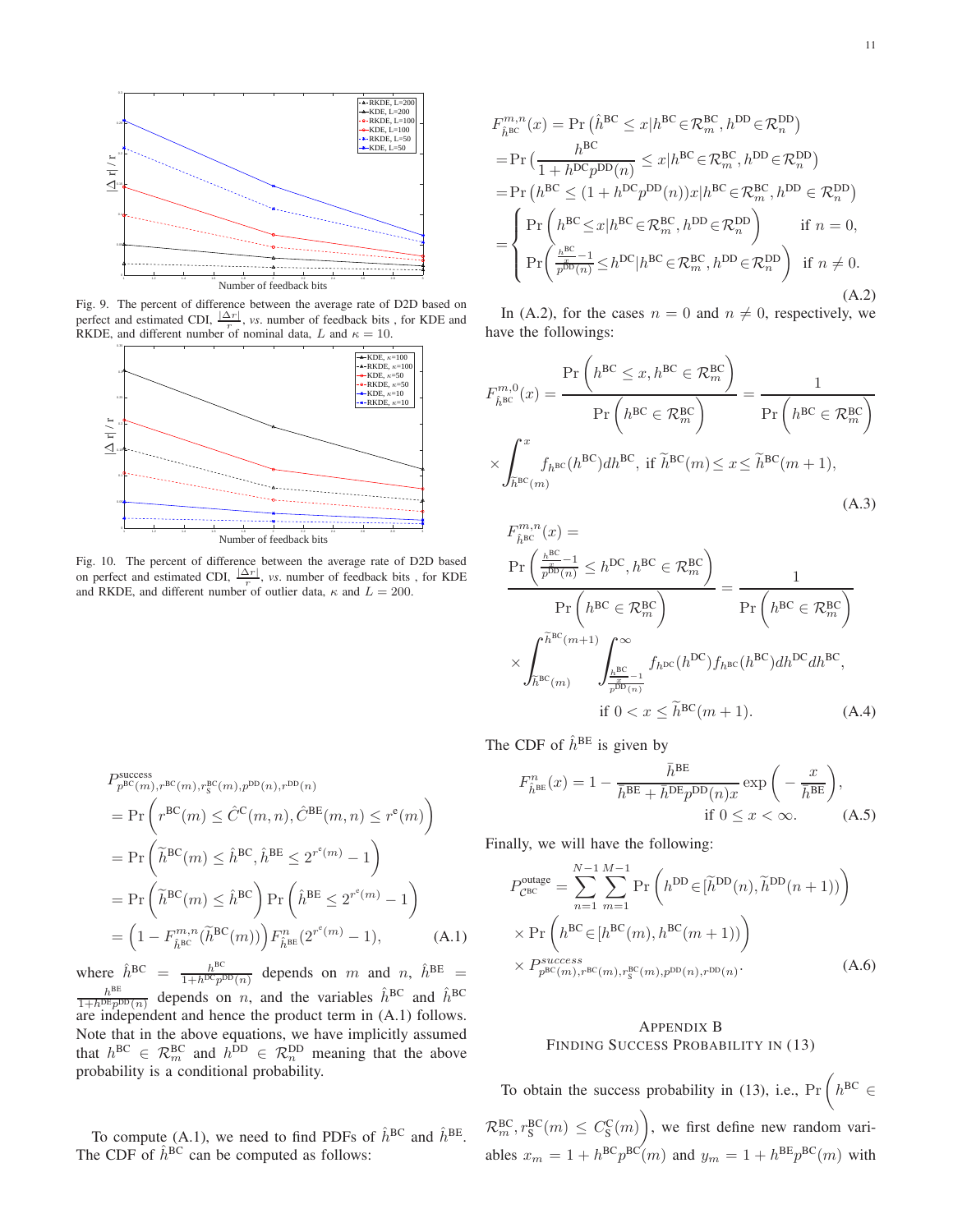respective distributions  $f_{x_m}(x_m) = \frac{1}{p^{\text{BC}}(m)} f_h$ <sub>BC</sub> $\left(\frac{x_m-1}{p^{\text{BC}}(m)}\right)$  $\overline{ }$ and  $f_{y_m}(y_m) = \frac{1}{p^{\text{BC}}(m)} f_{h^{\text{BE}}} \left( \frac{y_m-1}{p^{\text{BC}}(m)} \right)$  $\overline{ }$ . Therefore, we have  $\Pr\left(r_{\rm S}^{\rm BC}(m) \leq C_{\rm S}^{\rm C}(m), h^{\rm BC} \in \mathcal{R}_m^{\rm BC}\right)$  $\setminus$  $= Pr\left(y_m \leq 2^{-r_s^{\text{BC}}(m)} x_m, h^{\text{BC}} \in \mathcal{R}_m^{\text{BC}}\right)$  $\overline{ }$ =  $\int$ <sup>1+ $\widetilde{h}^{\text{BC}}(m+1)p^{\text{BC}}(m)$ </sup>  $1+\widetilde{h}^{\text{BC}}(m)p^{\text{BC}}(m)$  $\int_{0}^{2^{-r_{\rm S}^{\rm BC}(m)}x_m}$  $f_{y_m}(y_m)f_{x_m}(x_m)dy_m dx_m.$ (B.1)

# <span id="page-11-13"></span>APPENDIX C FINDING SUCCESS PROBABILITY IN [\(14\)](#page-4-2)

To obtain the success probability in [\(14\)](#page-4-2), i.e.,  $\Pr\left(h^{\text{BC}}\in\mathbb{R}^d\right)$ 

 $\mathcal{R}_m^{\text{BC}}, h^{\text{DD}} \in \mathcal{R}_n^{\text{DD}}, r^{\text{DD}}(n) \leq \hat{C}^{\text{D}}(n)$ , first, we introduce the cumulative distribution function of  $h$ , which is equal to  $F_m^h(x) = 1 - e^{\frac{-x}{h}}$  and

$$
G_m^h = F_m^h\bigg(\tilde{h}(m+1)\bigg) - F_m^h\bigg(\tilde{h}(m)\bigg) = e^{\frac{-\tilde{h}(m)}{\tilde{h}}} - e^{\frac{-\tilde{h}(m+1)}{\tilde{h}}},\tag{C.1}
$$

which is the probability that  $h$  falls into the region of  $[h(m), h(m + 1))$ . Therefre, for  $h^{BC}$  we have the following:

$$
G_m^{h^{BC}} = F_m^{h^{BC}} \left( \tilde{h}^{BC}(m+1) \right) - F_m^{h^{BC}} \left( \tilde{h}^{BC}(m) \right)
$$
  
=  $e^{-\tilde{h}^{BC}(m)} \over \tilde{h}^{BC}} - e^{-\tilde{h}^{BC}(m+1)}.$  (C.2)

Then, we have the following:

$$
\Pr\left(h^{\text{BC}} \in \mathcal{R}_m^{\text{BC}}, h^{\text{DD}} \in \mathcal{R}_n^{\text{DD}}, r^{\text{DD}}(n) \leq \hat{C}^{\text{D}}(n)\right)
$$

$$
= G_m^{h^{\text{BC}}} \Pr\left(h^{\text{DD}} \in \mathcal{R}_n^{\text{DD}}, \tilde{h}^{\text{DD}}(n) \leq \hat{h}^{\text{DD}}\right), \tag{C.3}
$$

and given that  $\hat{h}^{\text{DD}} = \frac{h^{\text{DD}}}{1 + h^{\text{BD}} n^{\text{BD}}}$  $\frac{h^{DD}}{1+h^{BD}p^{BC}(m)}$ , we will have the following:

$$
\Pr\left(\tilde{h}^{DD}(n) \leq \hat{h}^{DD}, h^{DD} \in \mathcal{R}_n^{DD}\right)
$$
\n
$$
= \Pr\left(0 \leq h^{BD} \leq \frac{\left(\frac{h^{DD}}{h^{DD}(n)} - 1\right)}{p^{BC}(m)}, h^{DD} \in \mathcal{R}_n^{DD}\right)
$$
\n
$$
= \int_{\tilde{h}^{DD}(n)}^{\tilde{h}^{DD}(n+1)} \left[1 - e^{\frac{\left(\frac{h^{DD}}{h^{DD}(n)} - 1\right)}{h^{BD}p^{BC}(m)}}\right] \frac{1}{\bar{h}^{DD}} e^{-\frac{h^{DD}}{\bar{h}^{DD}}} dh^{DD}.
$$
 (C.4)

Finally, the success probability in [\(14\)](#page-4-2) is equal to:

$$
\Pr\left(h^{\text{BC}} \in \mathcal{R}_m^{\text{BC}}, h^{\text{DD}} \in \mathcal{R}_n^{\text{DD}}, r^{\text{DD}}(n) \leq \hat{C}^{\text{D}}(n)\right)
$$
\n
$$
= G_m^{h^{\text{BC}}} \int_{\tilde{h}^{\text{DD}}(n)}^{\tilde{h}^{\text{DD}}(n+1)} \left[1 - e^{\frac{\left(\frac{h^{\text{DD}}}{\tilde{h}^{\text{DD}}(n)} - 1\right)}{\tilde{h}^{\text{DD}}} \right] \frac{1}{\tilde{h}^{\text{DD}}} e^{-\frac{h^{\text{DD}}}{\tilde{h}^{\text{DD}}} dh^{\text{DD}}}.
$$
\n(C.5)

#### **REFERENCES**

- <span id="page-11-0"></span>[1] M. N. Tehrani, M. Uysal, and H. Yanikomeroglu, "Device-to-device communication in 5G cellular networks: challenges, solutions, and future directions," *IEEE Commun. Mag.*, vol. 52, no. 5, pp. 86–92, May 2014.
- [2] J. Qiao, X. Shen, J. W. Mark, Q. Shen, Y. He, and L. Lei, "Enabling device-to-device communications in millimeter-wave 5G cellular networks," *IEEE Commun. Mag.*, vol. 53, no. 1, pp. 209–215, Jan. 2015.
- <span id="page-11-1"></span>[3] G. Yu, L. Xu, D. Feng, R. Yin, G. Y. Li, and Y. Jiang, "Joint mode selection and resource allocation for device-to-device communications," *IEEE Trans. Wireless Commun.*, vol. 62, no. 11, pp. 3814–3824, Nov. 2014.
- <span id="page-11-2"></span>[4] D. Feng, L. Lu, Y. Yuan-Wu, G. Li, G. Feng, and S. Li, "Deviceto-device communications underlaying cellular networks," *IEEE Trans. Commun.*, vol. 61, no. 8, pp. 3541–3551, Aug. 2013.
- [5] D. Zhu, J. Wang, A. Swindlehurst, and C. Zhao, "Downlink resource reuse for device-to-device communications underlaying cellular networks," *IEEE Signal Process. Lett.*, vol. 21, no. 5, pp. 531–534, May 2014.
- <span id="page-11-3"></span>[6] M. Peng, Y. Li, T. Quek, and C. Wang, "Device-to-device underlaid cellular networks under rician fading channels," *IEEE Trans. Wireless Commun.*, vol. 13, no. 8, pp. 4247–4259, Aug. 2014.
- <span id="page-11-4"></span>[7] Z. Cheng, N. Devroye, and T. Liu, "The degrees of freedom of fullduplex bidirectional interference networks with and without a MIMO relay," *IEEE Trans. Wireless Commun.*, vol. 15, no. 4, pp. 2912–2924, Apr. 2016.
- [8] S. A. Ayoughi and W. Yu, "Optimized MIMO transmission and compression for interference mitigation with cooperative relay," in *Proc. IEEE Int. Conf. Commu. (ICC)*, June 2015, pp. 4321–4326.
- <span id="page-11-5"></span>R. A. Tannious and A. Nosratinia, "Relay-assisted interference network: Degrees of freedom," *IEEE Trans. Inf. Theory*, vol. 58, no. 6, pp. 3780– 3786, June 2012.
- <span id="page-11-6"></span>[10] W. Oduola, X. Li, L. Qian, and Z. Han, "Power control for deviceto-device communications as an underlay to cellular system," in *Proc. IEEE Int. Conf. Commun. (ICC)*, June 2014, pp. 5257–5262.
- <span id="page-11-7"></span>[11] S. Shalmashi, G. Miao, and S. Ben Slimane, "Interference management for multiple device-to-device communications underlaying cellular networks," in *Proc. IEEE Int. Symp. Personal Indoor and Mobile Radio Commun. (PIMRC)*, Sept. 2013, pp. 223–227.
- <span id="page-11-8"></span>[12] Q. Duong, Y. Shin, and O.-S. Shin, "Resource allocation scheme for device-to-device communications underlaying cellular networks," in *Proc. Int. Conf. Comput., Manag. and Telecommunications (ComMan-Tel)*, Jan. 2013, pp. 66–69.
- <span id="page-11-9"></span>[13] Y. Liu and S. Feng, "Interference pricing for device-to-device communications," in *Proc. IEEE Int. Conf. Commun. (ICC)*, June 2014, pp. 5239–5244.
- <span id="page-11-10"></span>[14] F. Alavi, N. Mokari, and H. Saeedi, "Secure resource allocation in OFDMA-based cognitive radio networks with two-way relays," in *23rd Iranian Conference on Electrical Engineering*, May 2015, pp. 171–176.
- [15] K. Cumanan, Z. Ding, B. Sharif, G. Y. Tian, and K. K. Leung, "Secrecy rate optimizations for a MIMO secrecy channel with a multiple-antenna eavesdropper," *IEEE Trans. Veh. Technol.*, vol. 63, no. 4, pp. 1678–1690, May 2014.
- [16] Z. Chu, K. Cumanan, M. Xu, and Z. Ding, "Robust secrecy rate optimisations for multiuser multiple-input-single-output channel with device-to-device communications," *IET Communications*, vol. 9, no. 3, pp. 396–403, 2015.
- [17] K. Cumanan, Z. Ding, M. Xu, and H. V. Poor, "Secrecy rate optimization for secure multicast communications," *IEEE J. Sel. Topics Signal Process.*, vol. 10, no. 8, pp. 1417–1432, Dec. 2016.
- [18] F. Alavi and H. Saeedi, "Radio resource allocation to provide physical layer security in relay-assisted cognitive radio networks," *IET Communications*, vol. 9, no. 17, pp. 2124–2130, 2015.
- [19] K. Cumanan, H. Xing, P. Xu, G. Zheng, X. Dai, A. Nallanathan, Z. Ding, and G. K. Karagiannidis, "Physical layer security jamming: Theoretical limits and practical designs in wireless networks," *IEEE Access*, vol. 5, pp. 3603–3611, Oct. 2016.
- [20] K. Cumanan, G. C. Alexandropoulos, Z. Ding, and G. K. Karagiannidis, "Secure communications with cooperative jamming: Optimal power allocation and secrecy outage analysis," *IEEE Trans. Veh. Technol.*, vol. PP, no. 99, pp. 1–1, July 2016.
- <span id="page-11-11"></span>[21] J. Yue, C. Ma, H. Yu, and W. Zhou, "Secrecy-based access control for device-to-device communication underlaying cellular networks," *IEEE Commun. Lett.*, vol. 17, no. 11, pp. 2068–2071, Nov. 2013.
- <span id="page-11-12"></span>[22] A. D. Wyner, "The wire-tap channel," *Bell System Technical Journal*, vol. 54, pp. 1355–1387, 1975.